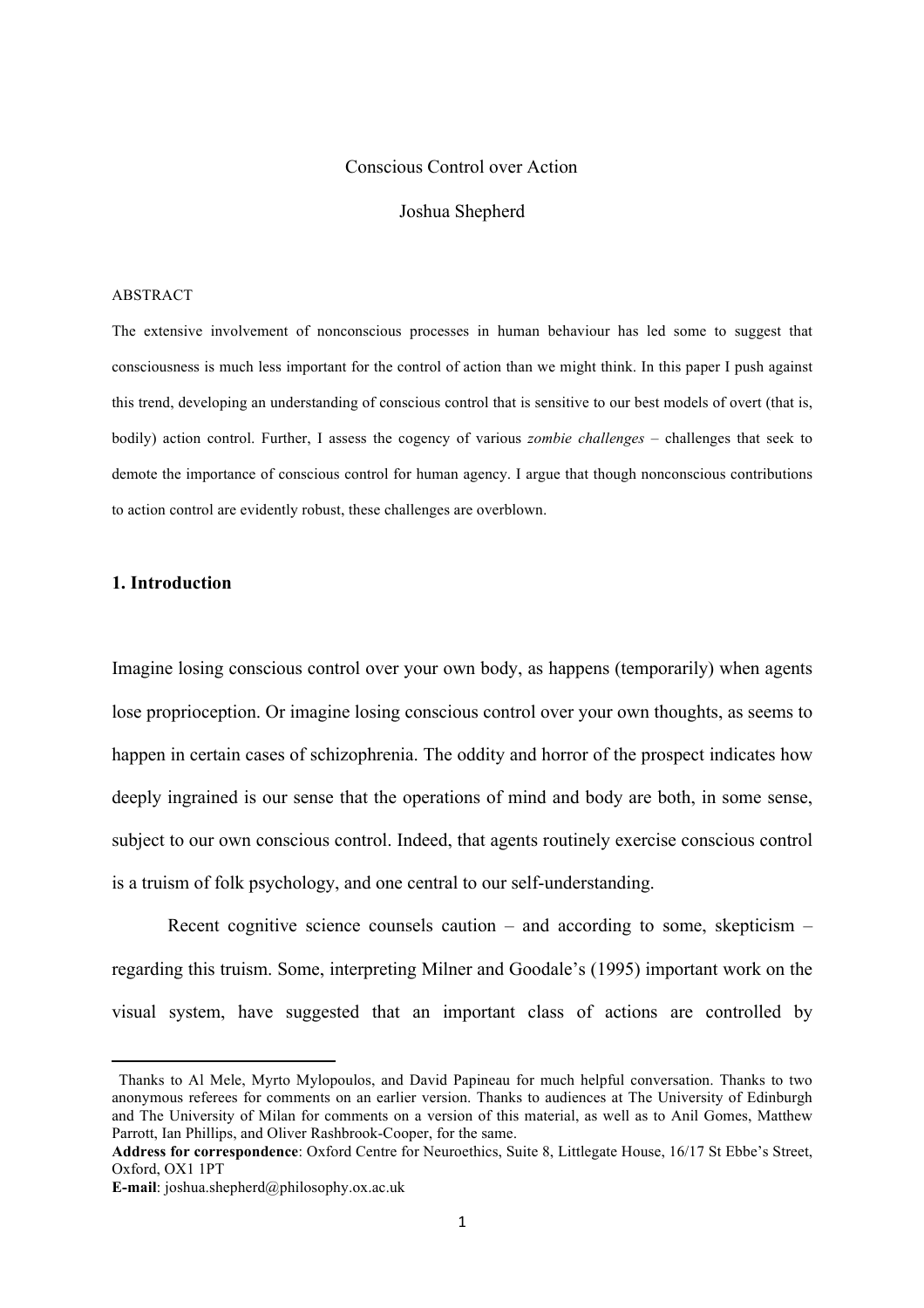nonconscious states and processes (Koch and Crick, 2001; Clark, 2007; Wu, 2013a). Suhler and Churchland (2009) have argued that a scientifically informed view of agency should make room for the work of non-conscious control. In their view, 'Nonconscious control can be – and frequently is – exercised, and this control can be every bit as genuine as the conscious variety' (p. 346).

It is undoubtedly true that nonconscious processes contribute much to routine exercises of control. But in my view claims about nonconscious control move too fast. Such claims are interesting in part because of a contrast with conscious control. But no general account of conscious control exists, and indeed, it seems to me that the phenomena, like many picked out by folk psychological concepts, is not well-understood.

The nature of conscious control over overt action (that is, bodily as opposed to entirely mental action) is the main topic of this paper. In section two I elucidate a general model of overt action control, drawing on relevant work in the cognitive science of action. In section three I consider the relation of consciousness to overt action control, and I develop a way of thinking about conscious control that is consistent with the relevant science, and sensitive to the elucidated model. In section four I assess the cogency of various *zombie challenges* – challenges that seek to demote the importance of conscious control for human agency. I argue that though nonconscious contributions to overt action control are evidently robust, these challenges are overblown.

# **2. Overt Action Control**

<u> 1989 - Johann Stein, fransk politiker (d. 1989)</u>

Our knowledge of the workings of the human action-production system is far from complete.<sup>1</sup> But at a certain level of abstraction, broad consensus exists regarding how an agent exercises

 $<sup>1</sup>$  I speak of the action-production system (singular) merely for convenience.</sup>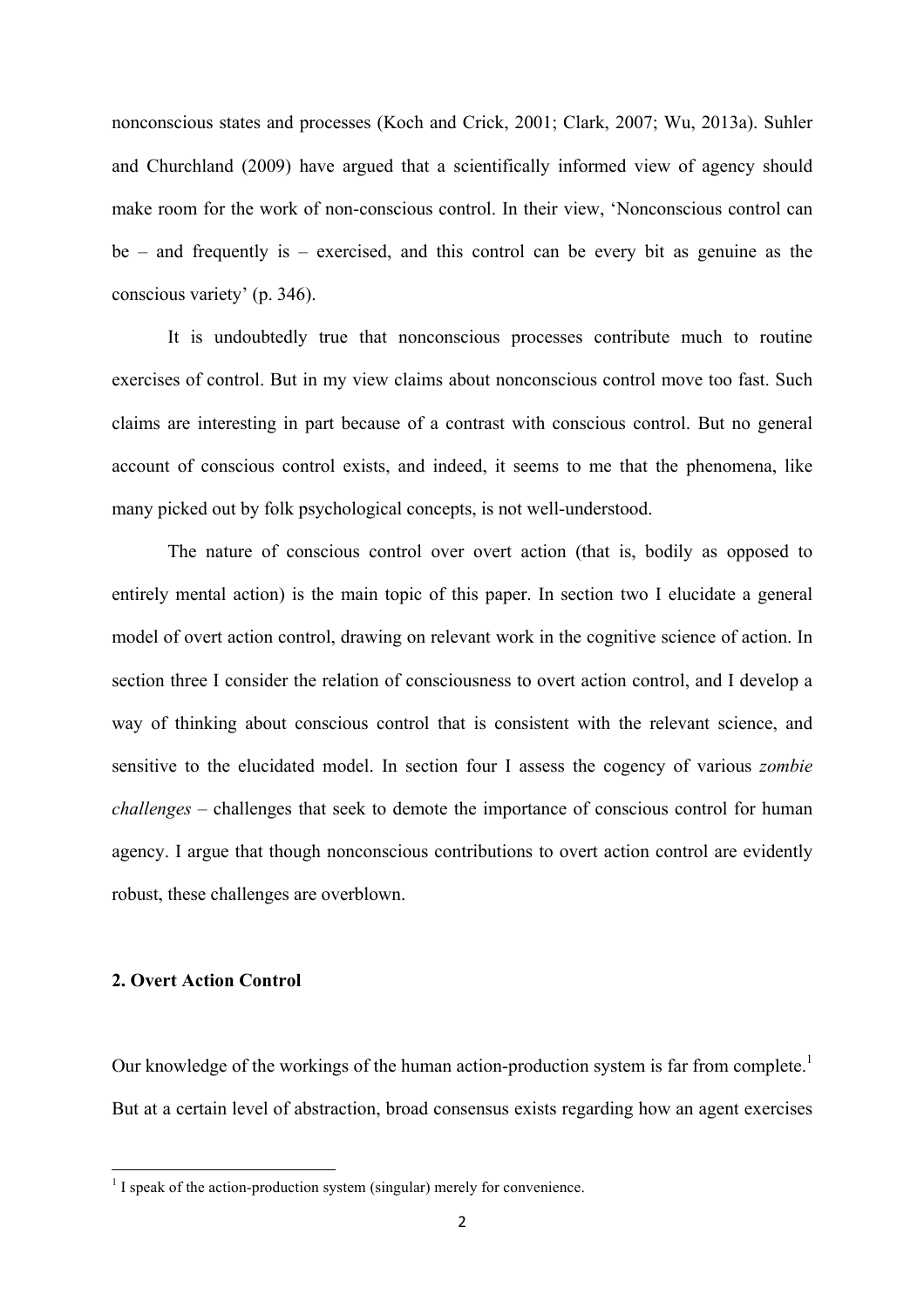overt action control. The general model begins with a computational picture of the way a system achieves behavioral goals in real time (Jeannerod, 1997; Wolpert and Kowato, 1998). Consider a specification of some goal, G. On the model, G is sent to an inverse model (or 'controller'), which performs a computation over G and outputs a motor command M designed to drive the system towards the goal state. A copy of M is sent to a forward model (or 'predictor') which performs a computation over M and outputs a prediction P concerning the likely consequences of implementing  $M -$  that is, the likely feedback the system will receive if M is implemented. Throughout action production, the inverse model, the forward model, and the mechanism(s) responsible for maintaining and updating the goal-state receive updates from various comparator mechanisms. One hypothesized comparator mechanism compares the goal-state with feedback from the environment, and informs the inverse model of any errors; a second compares the goal-state with the forward model's predictions, and informs the inverse model of any errors; a third compares the forward model's prediction with feedback from the environment, and informs the forward model (so as to develop a more accurate forward model).

Call the mechanisms dedicated to achieving a goal a *comparator loop*. It is important to realize that for any given action numerous goals must be achieved by the action-production system, thus involving numerous comparator loops. Consider a simple action, such as reaching for a cup of coffee. Kathleen Akins' description of such an event is apt.

What directs your movements, from the moment you begin to lean forward in anticipation of reaching with your arm to the moment the coffee cup makes contact with your lips, is a host of information from numerous different sources. There will be visual information about the egocentric position of the cup relative to your body, about its position relative to your reaching hand, about the shape of the handle relative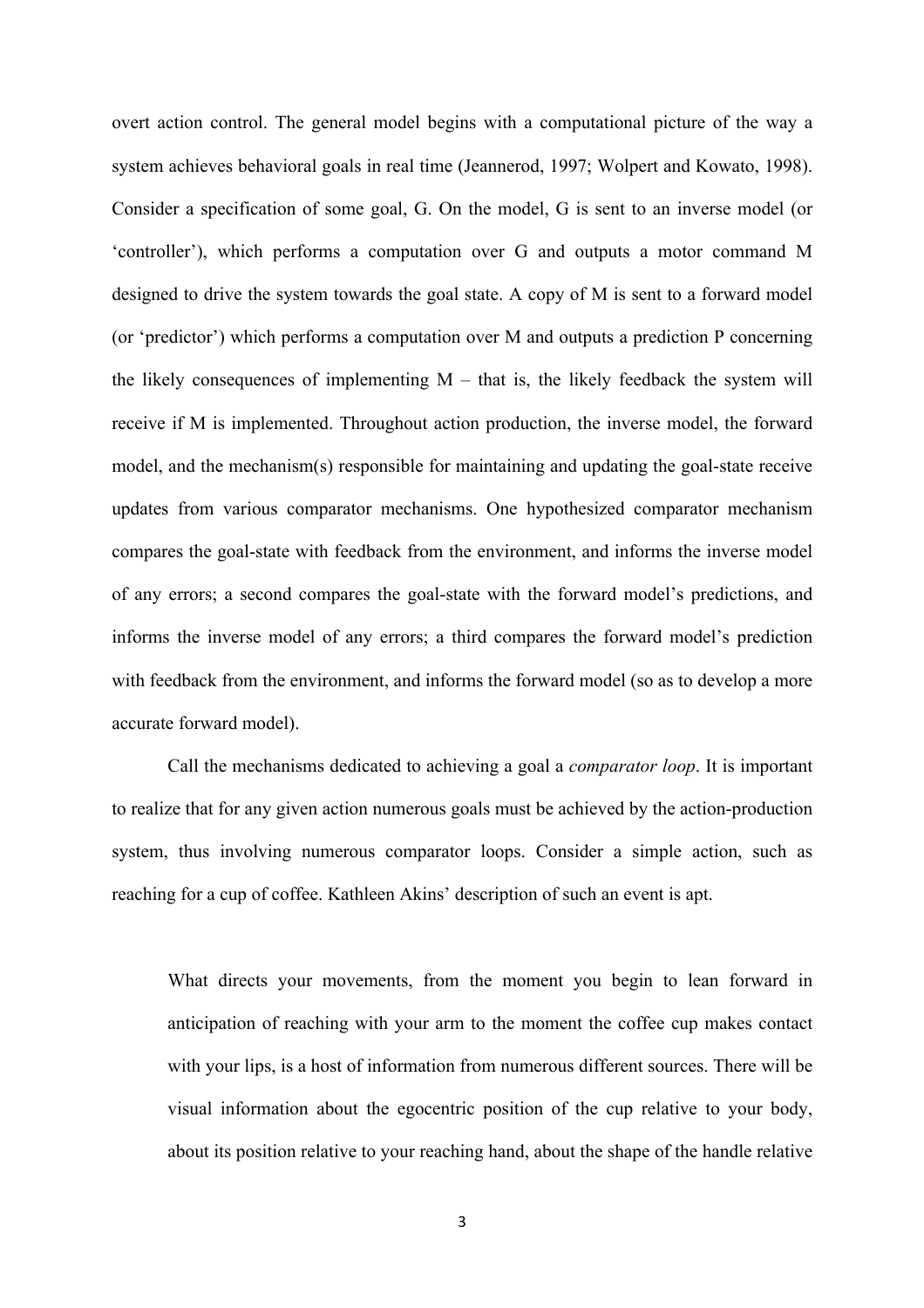to your grasp, about the cup's rotation (shape) relative to a horizontal plane as you pick it up (do not spill it now), and about the cup's speed of movement; there will be proprioceptive information about the position of your upper body as you lean forward, about the angles of your arm joints as you stretch toward the cup, about the weight of the cup relative to the firmness of your grip, about the fantastically minute adjustments of your fingers, hand, and arm muscles as you balance the cup of liquid in an upright position, about the position of the cup and your hand relative to your lips (after all, you do not have to stare cross-eyed to get the cup there); there will be tactile information about the pressure of the cup in your hand, the pressure of the cup on your lips, the shape of the cup in your hand. No doubt this is but a small part of what is actually involved in the "simple" activity of picking up a cup of coffee. (Akins, 1996, pp. 353-354)

Note the wide range of goals a system might need to achieve: goals concerning hand shape, grip strength, grip size, body posture, arm position, to say nothing of higher-level goals such as lifting the cup and sipping the coffee. We need not imagine that every possible goal is represented by the system as to-be-achieved: the system might use what shortcuts its design and its representational capacities allow. But it is easy to see that the production of many overt actions will require many such 'comparator loops' operating in a coordinated fashion, with the achievement of numerous functionally specific goals subserving the achievement of higher level goals (or intentions). In line with general predictive coding models of the brain (see Clark, 2013), current sensorimotor control theorizing posits a hierarchical architecture of comparator loops for overt action control (Grafton and Hamilton, 2007).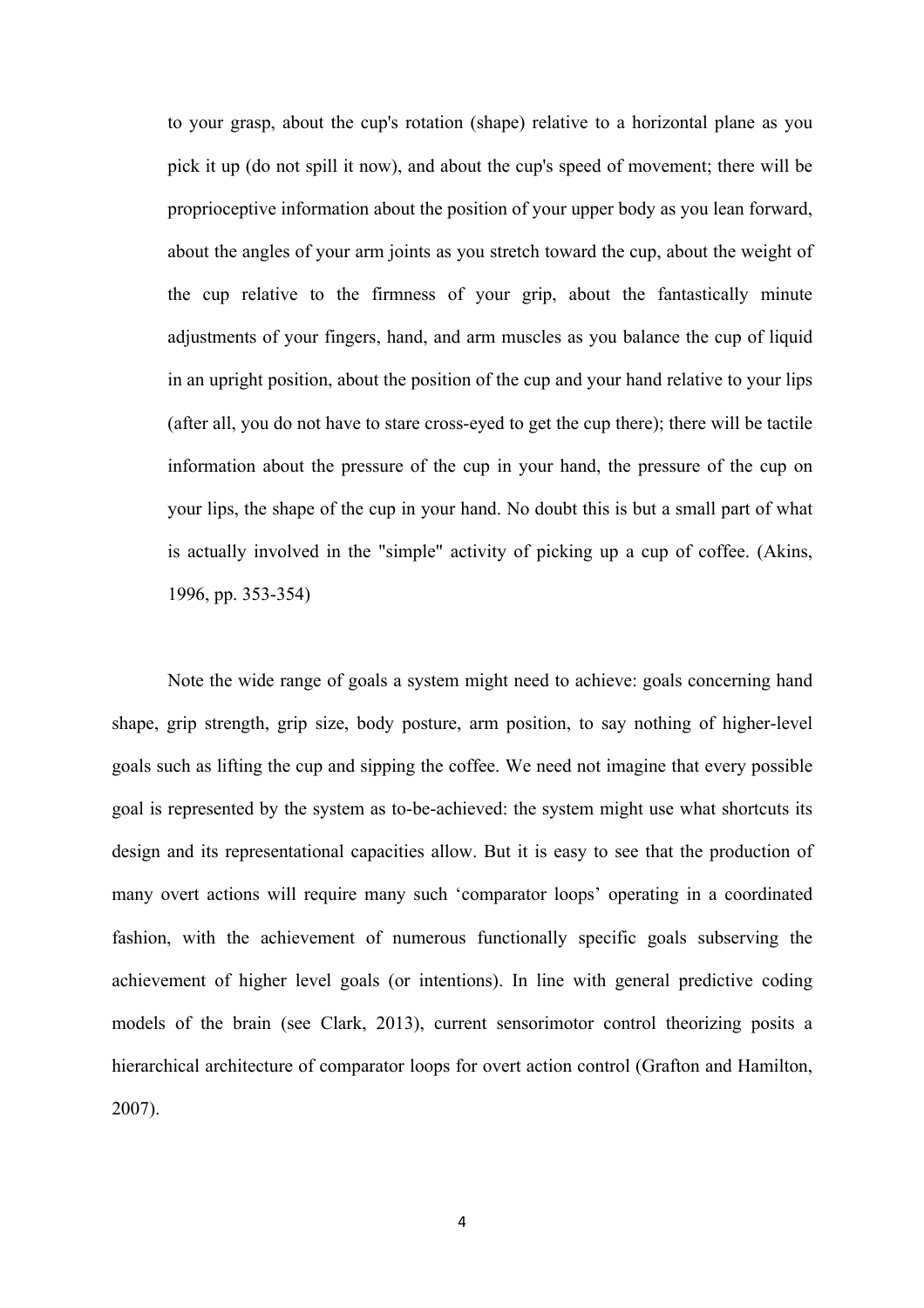For a particularly good example of this, consider the control of speech. Saying almost anything – for example, 'ugi' – requires the complicated coordination of higher and lower level goals involved with what the speaker intends to communicate, as well as how the speaker must coordinate breath, tongue, lips, and so on in order to make the required sounds. Consider the *motor* control of speech for a moment.<sup>2</sup> On Joseph Perkell and colleagues' influential model (Perkell et al., 1997; Perkell et al., 2000), word-sounds are produced by way of goals that represent segmental components of sounds as spatio-temporal auditory regions. At this level, various comparator loops aim to produce various acoustic events, and the comparator loops become efficient by learning the relationships between various configurations of the mouth and vocal-tract in speech and the acoustic consequences that follow. 3

Two important aspects of overt action control arise from the general picture painted thus far. First, on this general model feedback plays a crucial role. Feedback comes in two basic forms – sensory and predictive – depending on the mechanism providing it. Importantly, the action production system is somewhat flexible in its reliance on various sensory modalities. For various action-types, any form of sensory feedback could be relevant. We know, for example, that for many familiar action types both visual and proprioceptive feedback are important, and that their relative importance for a given action depends on specifics of that action. According to the optimal integration model developed by Robert van Beers and colleagues (van Beers et al., 1999; van Beers et al., 2002), the localization of one's hand in action depends on both visual and proprioceptive cues. Importantly, the weighting of these two types of cues depends on contextual information. While it is often the case that vision dominates proprioception, proprioceptive cues receive more weight in conditions of

 

<sup>&</sup>lt;sup>2</sup> My use of the term motor control, as opposed to overt action control, refers here to the control of bodily movement considered in abstraction from high-level states (like intentions and desires).<br> $3$  Importantly, the learning process is throughout influenced by the biomechanical constraints of the individual's

speech-production system.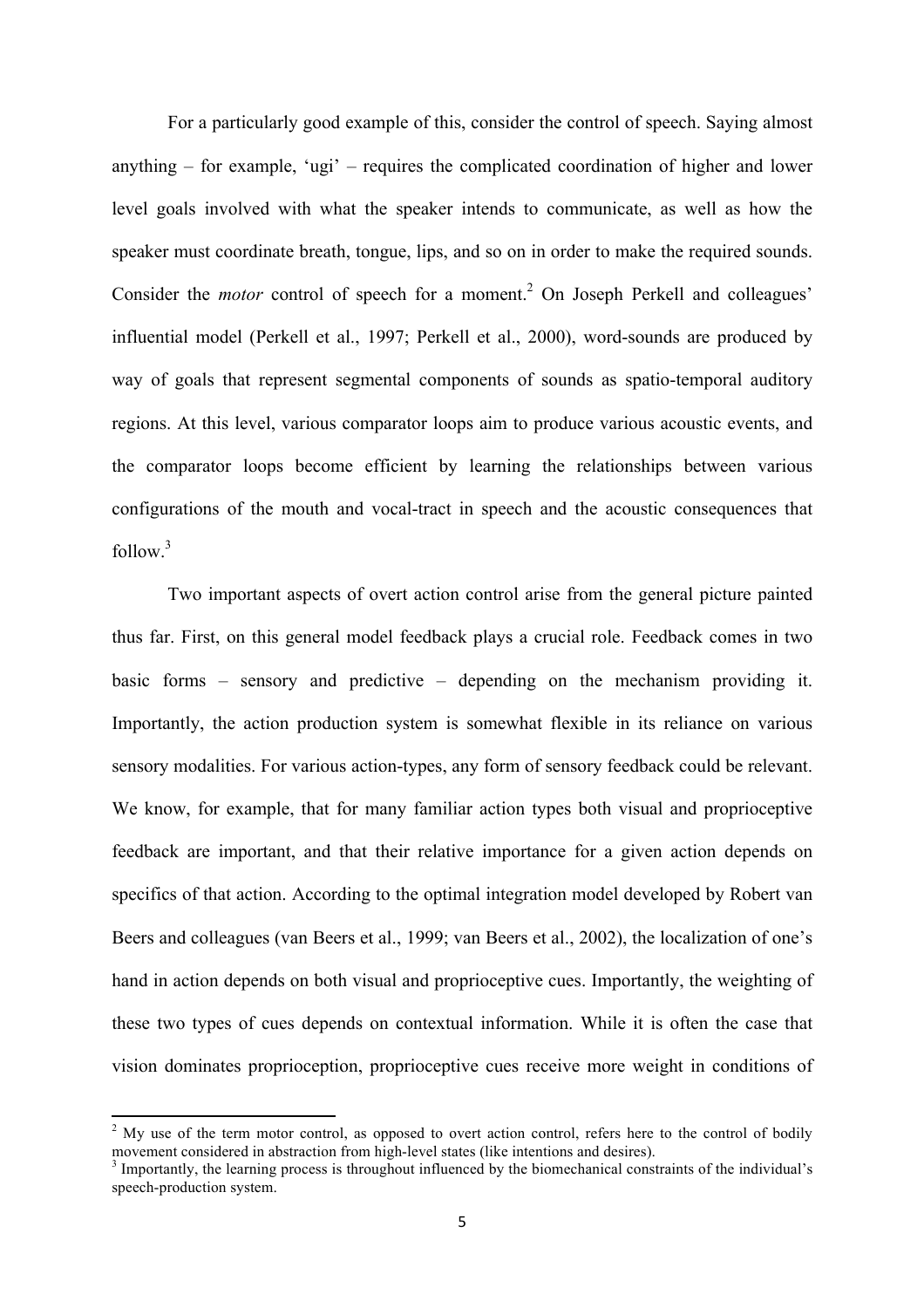self-generated movement, as well as conditions of degraded visual information. Of course, as we have already seen, there are action-types for which neither vision nor proprioception are crucial. Auditory feedback is most critical for the motor control of speech. For other actiontypes – e.g., sipping a hot drink – haptic feedback will be crucial. So it seems that for action control in general feedback is not only important, but the modality of the feedback depends upon the action-type in question.

This way of framing things emphasizes the importance of learning for the utilization of feedback. The thought is that over time the action-production system builds models of how an action goes, and these models will utilize the kinds of feedback that are typically important for the action-type. This is true as far as it goes. For example, agents who lose hearing late in life will continue to speak normally for some time, thanks to the robustness of their internal models – they retain the capacity for simulating and thus predicting auditory feedback even when they stop receiving such feedback. But it is important to note that the utilization of feedback is plausibly structured by more than learning. Plausibly, particular intentions play a structuring role that guides the ways the system utilizes feedback. Consider, for example, two different instances in which I produce a sentence. In one case I intend to articulate the sentence clearly. In another I intend to shock you by uttering the sentence (which, it turns out, is an off-color remark). Though the acoustic goals in the two cases will be very similar, in the latter case visual feedback of your face will likely receive greater weight, while in the former auditory feedback (and probably proprioceptive feedback from the vocal-tract and tongue) will receive greater weight. At least at some levels of the comparator-loop hierarchy, the topdown structuring influence of intentions likely plays an important role in what feedback is deemed relevant<sup>4</sup>, and thus in how the agent exercises control in a given instance.

<sup>&</sup>lt;sup>4</sup> One way an intention might do so is by specifying the expected feedback in a certain sensory format. Although it is plausible that motor commands are couched in a motoric format, higher-level intentions do not seem to be restricted in the same way (see Pacherie 2008).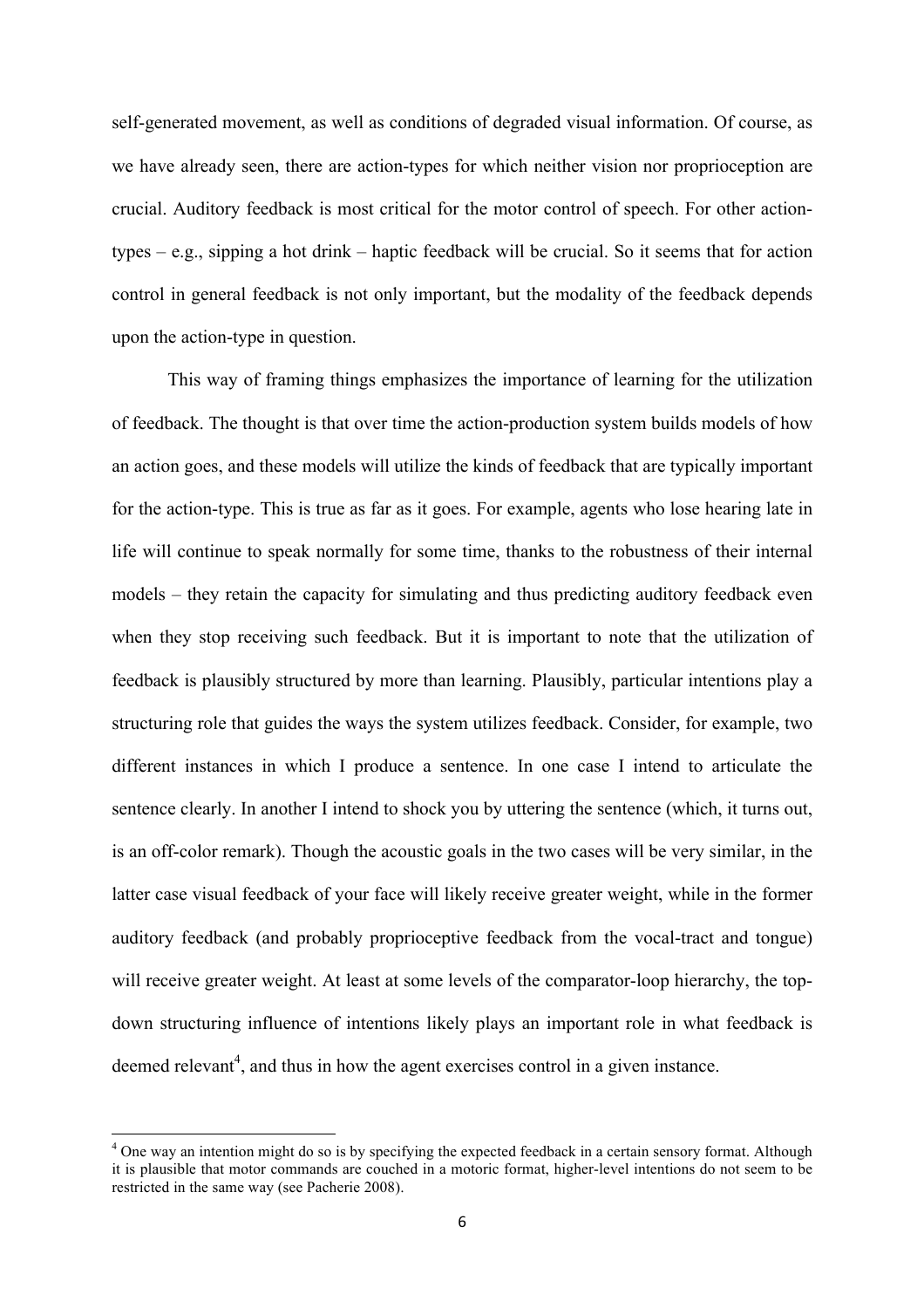Evidence for this last claim can be found in recent work on the ways that action influences perception. For example, Maruya et al., (2007) put participants in a visual condition of binocular rivalry. In this condition, one eye saw a sphere full of dots that, thanks to the motion of the dots, appeared to rotate. The other eye saw a sphere of black and white grating that alternated and thus gave the sphere a flickering appearance. In normal conditions of binocular rivalry, conscious vision will oscillate between stimuli. But in this experiment Maruya et al. gave participants a way to control the motion of one sphere: by dragging a mouse across the sphere full of dots participants would control the rotation of that sphere. The result: 'for each observer, manual control of the motion of the sphere lengthened dominance durations of the sphere, relative to the durations on automatic trials, and manual control abbreviated suppression durations of the sphere, again relative to the durations on automatic trials' (p. 1094). Maruya et al. conclude: 'conflict between two incompatible visual stimuli tends to be resolved in favour of a stimulus that is under motor control of the observer viewing that stimulus' (p. 1095). In this case, the agent's intentions have a structuring influence on the utilization of feedback. $5$ 

Second, notice that as typically elucidated, models of overt action control explain how the agent moves the body to achieve a given goal in real time. In so doing, these models often take a relatively well-specified goal-state as a given. But in fact the intentions and goals sustaining and guiding human activity are often – though not necessarily always – *openended* in an important way. The environment is messy: in order to satisfy an intention, agents often need to *fill it in* as an action proceeds. And the environment is unfriendly: in order to achieve their goals, agents often need to *revise* their intentions as an action proceeds. Implementation is not all there is to overt action control: there is an important place for fill-in

 $<sup>5</sup>$  One might argue that this is not an example of intentions structuring feedback, but simply of low-level</sup> elements such as efferent copies of motor commands structuring feedback. This kind of objection seems to depend on a view according to which intentions are modular with respect to the visuomotor system, and thus have no direct influence on its functioning. Wayne Wu convincingly argues that this view is false – intentions penetrate vision. I refer readers to his paper (Wu, 2013b).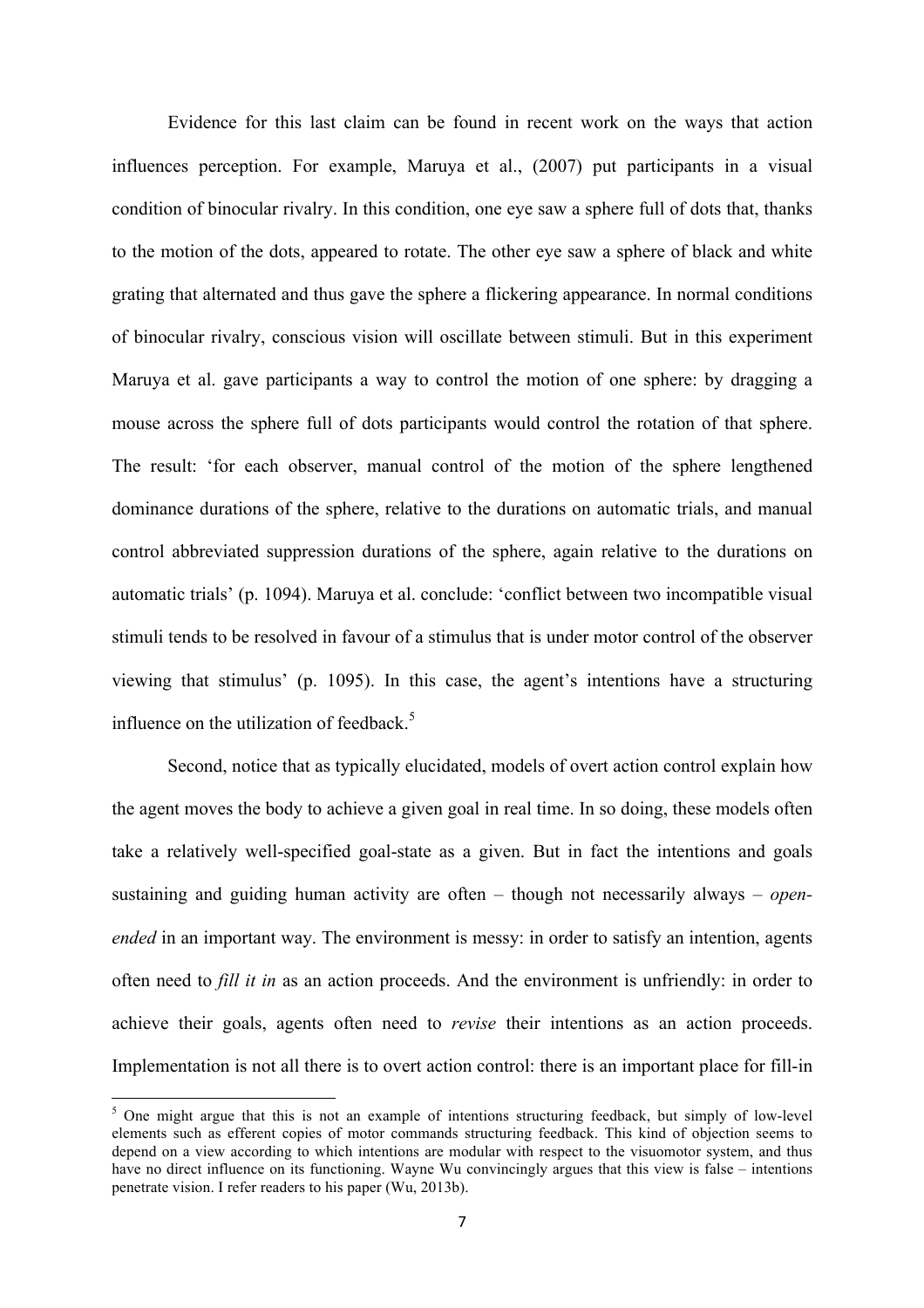and revision as well. I will call the processes of planning, plan filling-in, plan revision, and plan monitoring executive aspects of overt action control. I will call the processes that transform a relatively well-specified goal state into states of affairs that satisfy the goal state implementational aspects of overt action control.

To get a feel for the implementational/executive distinction, consider Peter engaged in an extended bout of activity – a swordfight with Hook. Suppose that Peter intends to defeat Hook, and intends to do so by way of a relatively open ended plan (e.g., defeat Hook by baiting him into opening up his left side, then capitalizing). In order to carry out this plan, Peter must implement it by way of a number of fine-grained movement sequences. Lunge, sidestep, thrust, adjust grip on the sword, duck, slide – these are all implementational aspects of overt action control. In addition to executing such elements, Peter must monitor the progress of his plan. Likely, Peter will need to fill in, revise and adapt the plan guiding his action in certain ways, in response to the evolving swordfight. It is possible that injuries to himself or to Hook, the introduction of new elements in the nearby environment, and so on, will come to impinge on the feasibility of his general plan. At some point in the swordfight, Peter may need to revise his strategy for defeating Hook, so he may need to revise his guiding intention. Peter may also need to totally change his intention, from an intention to defeat Hook to, perhaps, an intention to escape death, or an intention to protect an innocent bystander. Peter's monitoring and adjusting his plan are executive aspects of overt action control.

Given the unfriendliness and messiness of most action contexts, the interaction of well-functioning comparator loops – at whatever level of the action control hierarchy – will require both implementational and executive aspects. But it is plausible to posit relative differences in the importance of these aspects, depending on the place of a given process in the action control hierarchy. In general, the most critical executive processes occur towards

8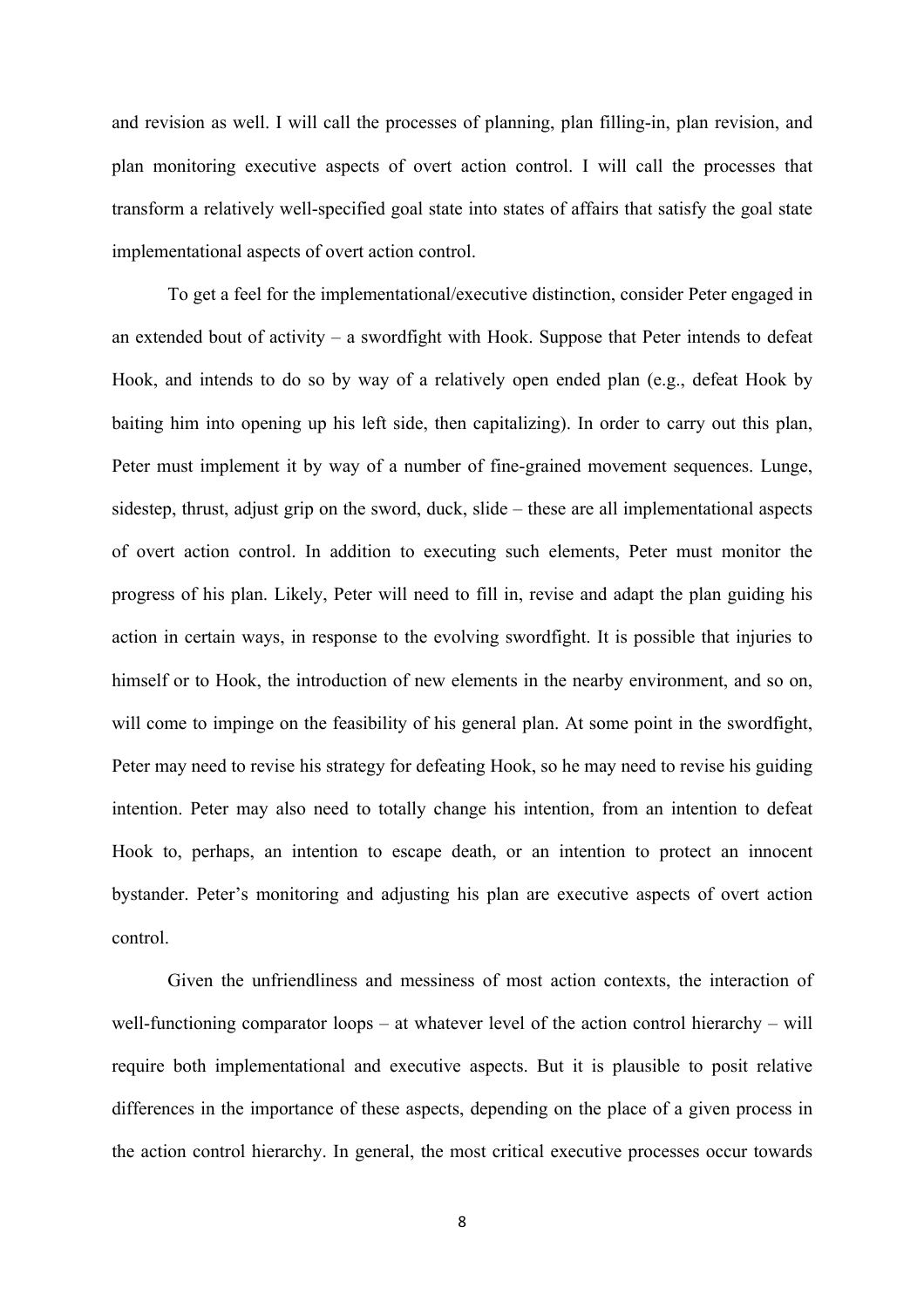the top of the action control hierarchy, where it is more appropriate to speak in terms of interactions between desires, beliefs and intentions. And the most critical implementational processes occur towards the bottom of the action control hierarchy, where it is more appropriate to speak in terms of interactions between motor commands, predictive signals, and error signals. So in general, executive aspects will be more important at higher levels, and implementational aspects will be more important at lower levels. As a rule of thumb, we might say that at higher levels it is most important to get the plan right, while at lower levels it is most important to get the plan done. Since implementational and executive aspects of overt action control occur at all places in the hierarchy, the distinction I am drawing is not sharp. Nonetheless, in what follows it will be useful to speak of implementational and executive *dimensions* of overt action control, where the implementational dimension is understood as occupying (roughly) the lower end of the hierarchy, and where the executive dimension is understood as occupying (roughly) the higher end of the hierarchy.<sup>6</sup>

Although many details concerning the relation between the executive and the implementational aspects of overt action control remain unknown, there is evidence that the distinction tracks functionally important features of the action-production system. Consider, for example, the well-studied differences between ideational and ideomotor apraxia. Patients with ideomotor apraxia have difficulty in basic motor performance (Roy and Square, 1985) – they suffer primarily from impairments in action implementation. By contrast, patients with ideational apraxia have difficulty with the more conceptual aspects of action, e.g. in understanding tool-action relationships (Ochipa et al., 1992). They suffer from impairments in action planning.

Control-related differences between schizophrenic and autistic agents likewise appear to track the implementation/executive distinction. Although schizophrenic patients are

 $6$  For a recent discussion of control over action that appears broadly sympathetic, see Fridland (2014).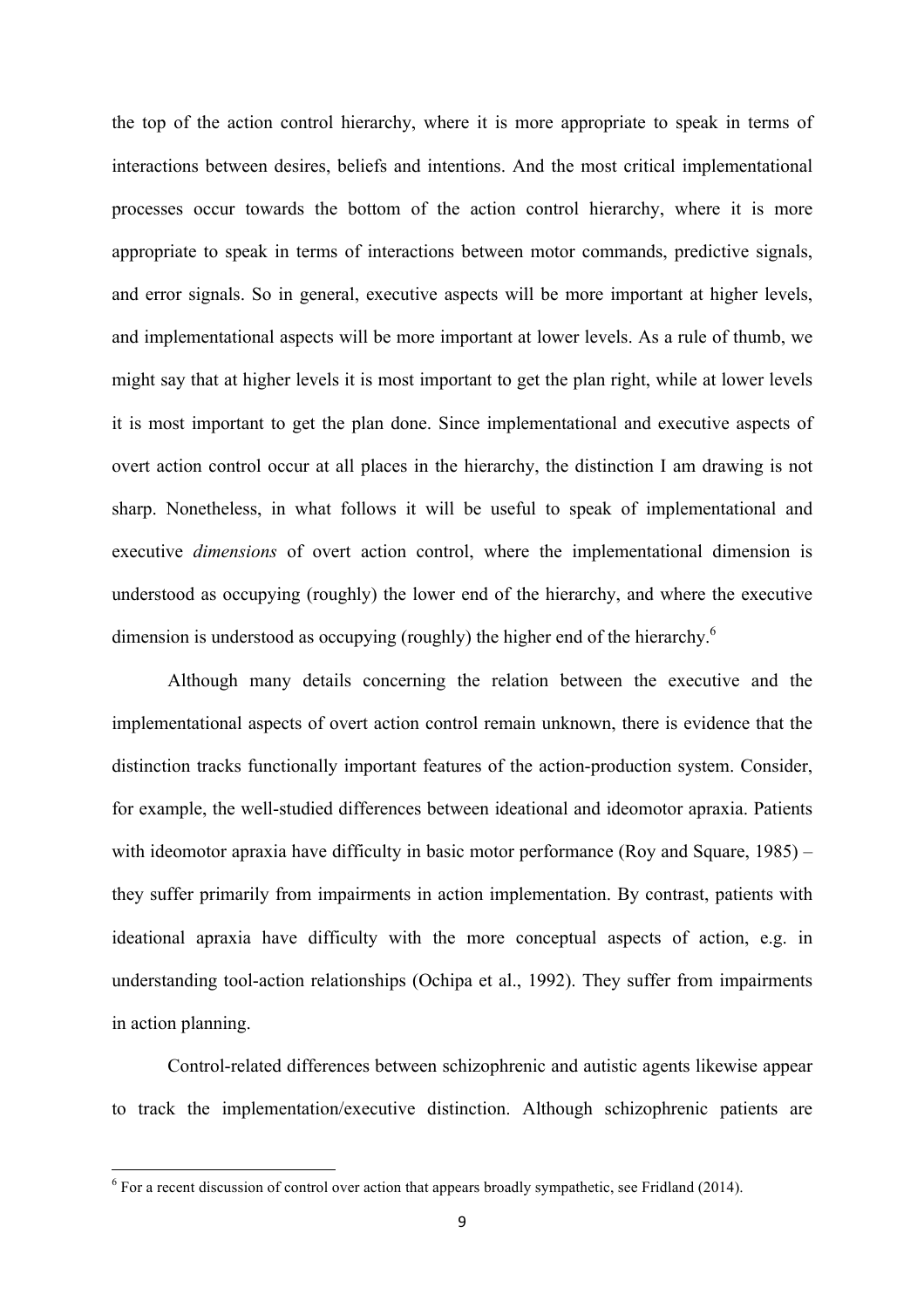unimpaired in their ability to perform low-level motor control tasks, such as maintaining a consistent matching relationship between forces exerted with either hand (Lafargue et al., 2006), or tracing a line (Fourneret et al., 2001), such agents suffer impairments in higherlevel aspects of action control such as the production of motor imagery (Danckert et al., 2002) and the translation of conceptually laden action-goals into motor performance (Lafargue et al., 2006). Schizophrenics seem to suffer a selective impairment of executive aspects of overt action control.

Although the issue is controversial (see footnote 6), autistic agents might suffer the opposite impairment. Although action planning is largely intact in this population, a recent study shows autistic agents have difficulty implementing action-plans that require the chaining of multiple motor schemata (Stoit et al., 2013).<sup>7</sup>

There is evidence, then, for a *functional dissociation* between executive and implementational aspects of overt action control. But there is also evidence for *functional integration*. We have already seen some – the Maruya et al. (2007) study. There, executive involvement in action, via an agent's intention to control the motion of a sphere, played a subtle role in structuring the way low-level sensory feedback was utilized for control of what the agent was doing.

Further evidence for this general point comes from work on sensory attenuation. Sensory attenuation occurs when, roughly, there is a lower degree of felt or cortically measured intensity for some sensory stimulus. Functional magnetic resonance imaging confirms a difference in primary somatosensory cortex for self-generated versus externally generated tactile stimuli (Helmchen et al., 2006). Work using electro encephalogram (EEG)

 $<sup>7</sup>$  Some earlier studies indicate that autistic agents are impaired on tasks that seem to measure executive</sup> capacities, such as the Tower of Hanoi and the Tower of London tasks (Pennington and Ozonoff, 1996). But these results are not replicated in computerized versions of these tasks, suggesting that the earlier failures are due to motor elements essential for non-computerized versions of these tasks. With that said, the claim that autistic agents suffer primarily from implementational deficits remains controversial: see Stoit et al. (2013) for discussion. Thanks to an anonymous referee for suggesting I be more explicit about this issue.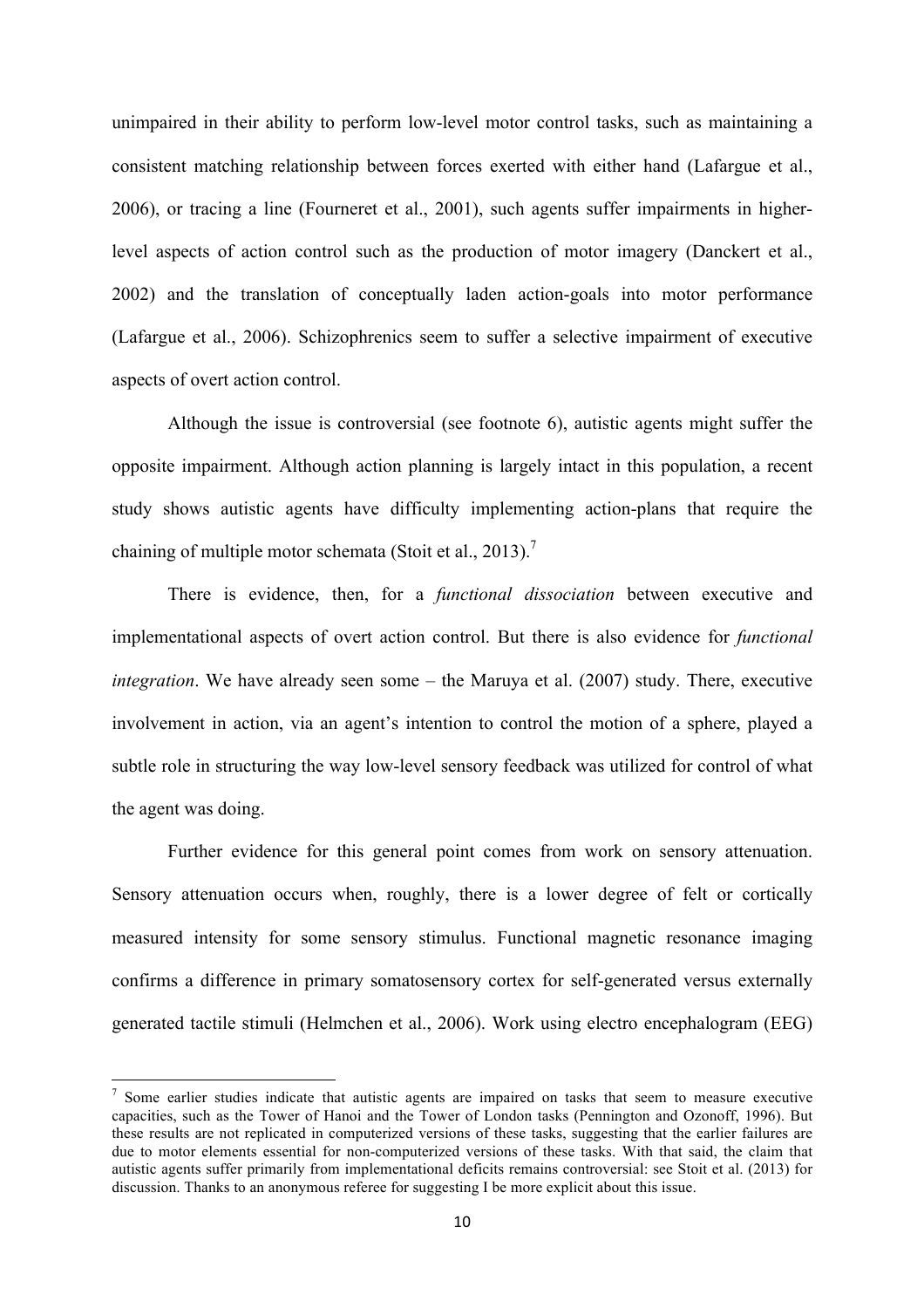demonstrates reduced amplitudes in auditory event-readiness potentials (ERPs) for selfgenerated versus externally generated auditory stimuli (Martikainen et al., 2005). In general, it is thought that sensory attenuation is related to motor control: in self-generation conditions, the motor control system is better able to predict upcoming stimuli, and to shift attention away from these stimuli for use elsewhere. It might be thought, then, that sensory attenuation has only to do with implementational aspects. But a recent EEG study by Gentsch and Schütz-Bosbach (2011) found that the N1 component of visual ERPs was attenuated both in conditions of self-generation and of cognitive (i.e., prime-induced) expectation of the visual stimuli, as compared to conditions of passively viewing the stimuli. Since an agent's expectations have little direct effect on the motor implementation of an action goal, this would seem to indicate that executive aspects are involved in the implementational process of sensory attenuation. Further evidence for this view comes from Desantis et al. (2012), who demonstrated that beliefs about whether a tone was self-produced or not also led to sensory attenuation. Finally, a recent study by Timm et al. (2013) showed that voluntary button presses which produced an expected auditory effect led to attenuated auditory ERPs, while transcranial magnetic stimulation of the motor cortex, which also produced a button press and an auditory effect, did not lead to attenuation. The only relevant difference between these cases is, of course, the involvement of executive aspects in the voluntary condition. Again, this is evidence that executive involvement in action plays subtle and important roles in structuring the uptake of sensory feedback during action control.<sup>8</sup>

To summarize, overt action control appears to be subserved by (a) largely executive dimension processes that utilize cognitive and conceptual resources to construct, fill in and revise the content of the intentions that guide behaviour, and by (b) largely implementational

 

<sup>&</sup>lt;sup>8</sup> For further evidence of functional integration between executive and implementational dimensions, see a recent review by Ondobaka and Bekkering (2012): they cover a wide range of evidence indicating that 'conceptual goals apparently sit atop the perception-guided level in the hierarchical control of overt behaviour' (2012, p. 3).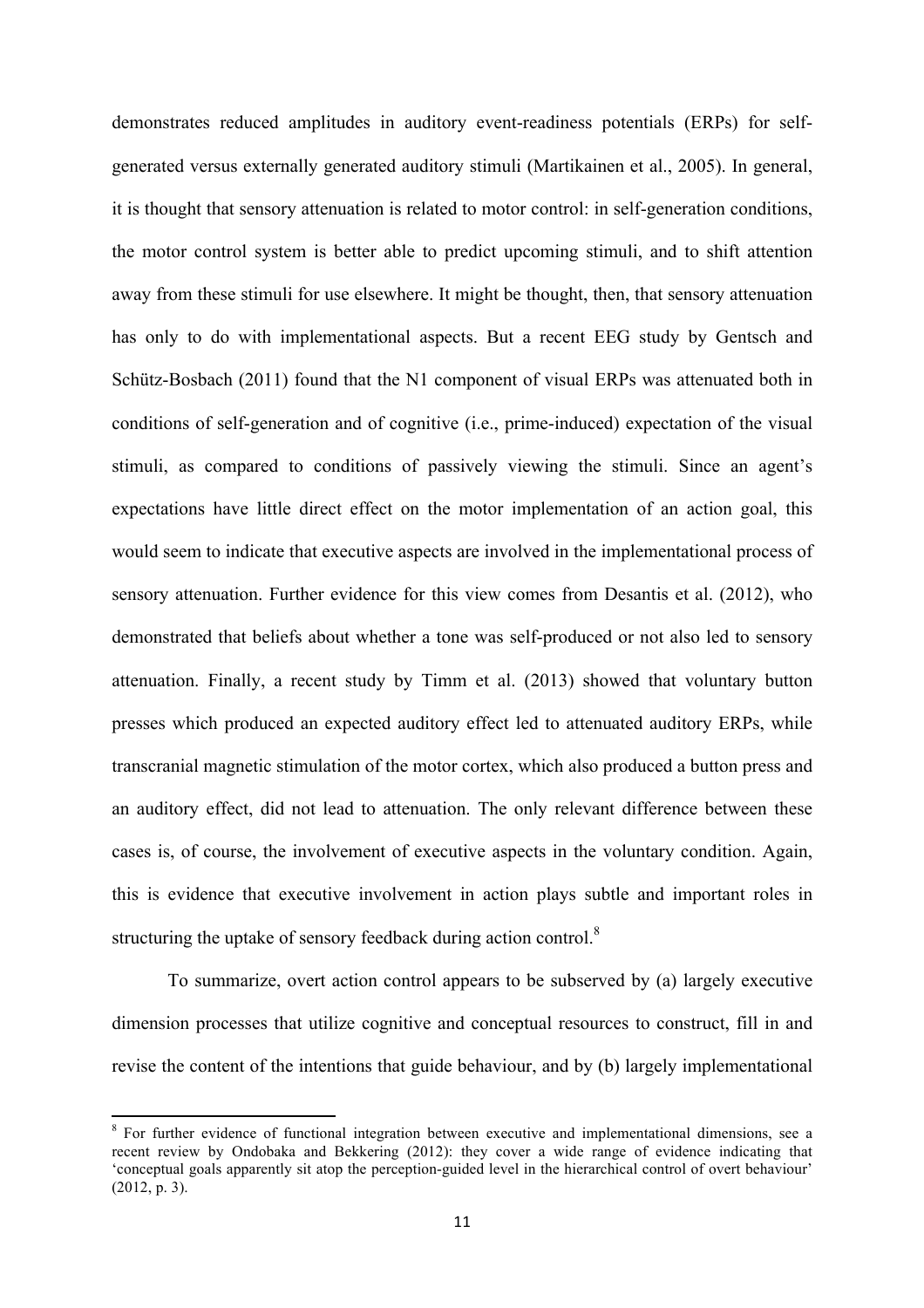dimension processes that are relatively dependent on the specification of various goals, in the sense that these processes aim to achieve given goals in real time. Although these dimensions are functionally dissociable, they are also highly integrated, such that on-line overt action control appears to require the efficient operation of executive and implementational processes at higher and lower levels, and *in tandem*. In a sense this is predictable. An agent's planning must be sensitive to her implementational context – to what the environment affords as well as to what she is able and knows how to do. I have reviewed evidence that suggests that an agent's implementation is also sensitive to her planning. In particular, there is evidence that an agent's executive dimension states and processes – i.e., the higher-level intentions, expectations and goals guiding a particular action – play a role in structuring lower-level utilization of sensory feedback.

This general picture of how human agents exercise overt action control constrains what we can plausibly assert about the conscious control human agents purportedly exercise. In the next section I develop a way of thinking about conscious control that is sensitive to the relevant constraints.

# **3. A Model for Conscious Control**

We are interested in the conscious control human agents might exercise over action. Regarding humans, all exercises of overt action control require some contribution from nonconscious states and processes. And although I examine some counter-proposals in section 4, it is difficult to find a genuine example of remotely sophisticated overt action control executed with no contribution from conscious states and processes. Most human exercises of overt action control require rich collaboration between conscious and non-conscious states and processes.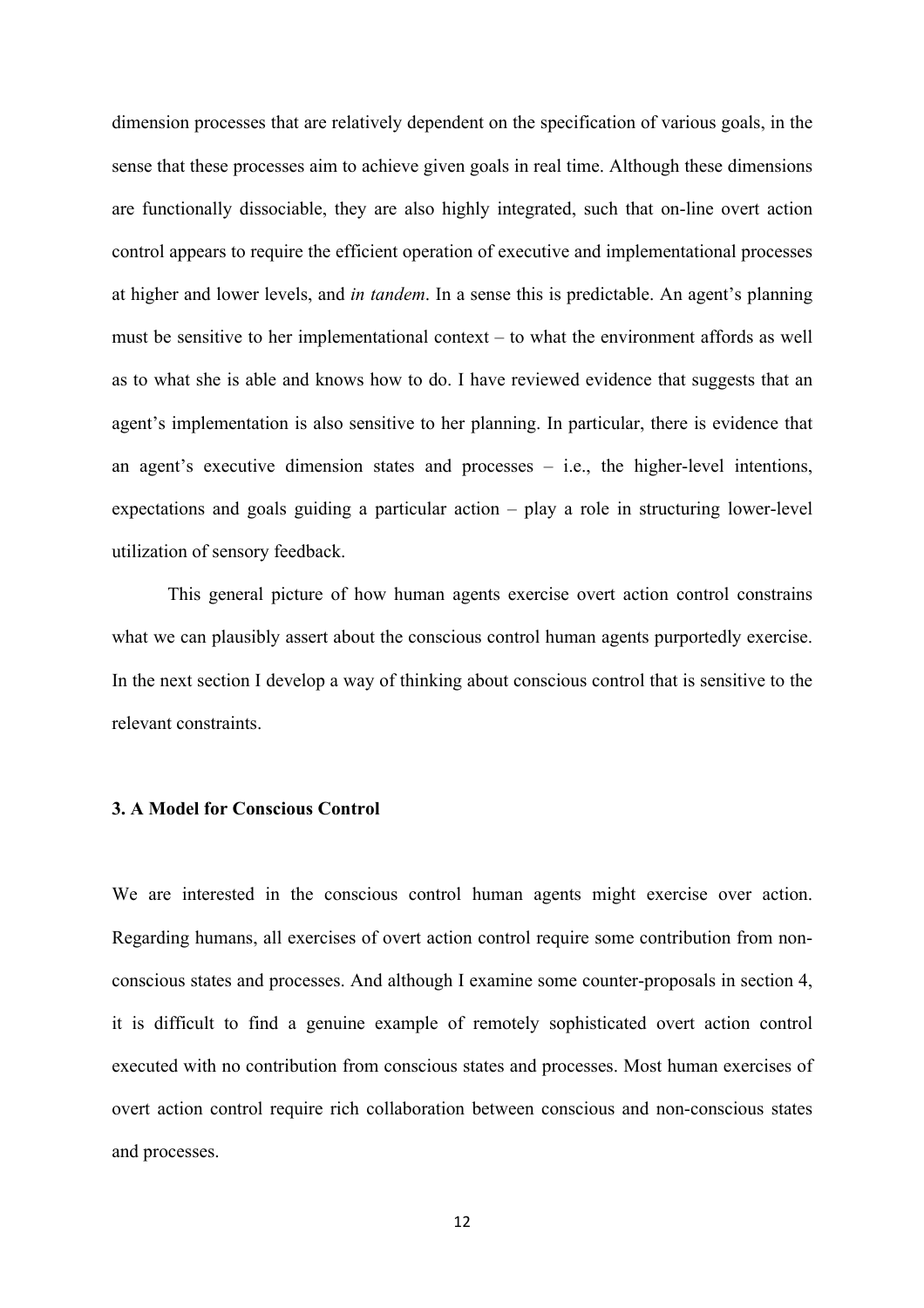Suppose for the moment this is right. What are the implications for our understanding of conscious control? One might find it natural to conceptualize conscious control as a type of overt action control for which conscious states and processes are *in charge*. This has an intuitive ring, but is problematic. When exercising control the agent is in charge of her behaviour. But it is too strong to identify the agent with the conscious states and processes that contribute to exercises of control.

Alternatively, one might argue that conscious control is primarily a matter of executive elements – perhaps of some executive 'system' – driving the operations of an implementational 'system.' This seems to cohere with a commonsense way of conceptualizing the role of the (metaphorical) conscious self in action. On this conceptualization, the conscious self is identified primarily with executive processes – indeed, commonsense often seems to identify the conscious self with a subset of executive processes, i.e. with processes of practical reasoning – and these processes are collectively thought of as the captain of the ship, the CEO of the corporation, or whatever. Again, this way of thinking is intuitive, and coheres with our experience of agency in at least some circumstances. But this way of thinking about conscious control suffers from at least two problems. First, it tends to assume that conscious processes are primarily responsible for the operations of an executive system – practical reasoning is thought to be a primarily conscious endeavour. This neglects data that suggest that executive processes depend on nonconscious processes as well (e.g., Creswell et al., 2013), and thus obscures the fact that we need an account of what consciousness does *for* the relevant executive aspects. Second, this way of thinking neglects the possibility that conscious processes are important for implementation as well, and that the conscious implementation of an action plan is an important type of conscious control in its own right.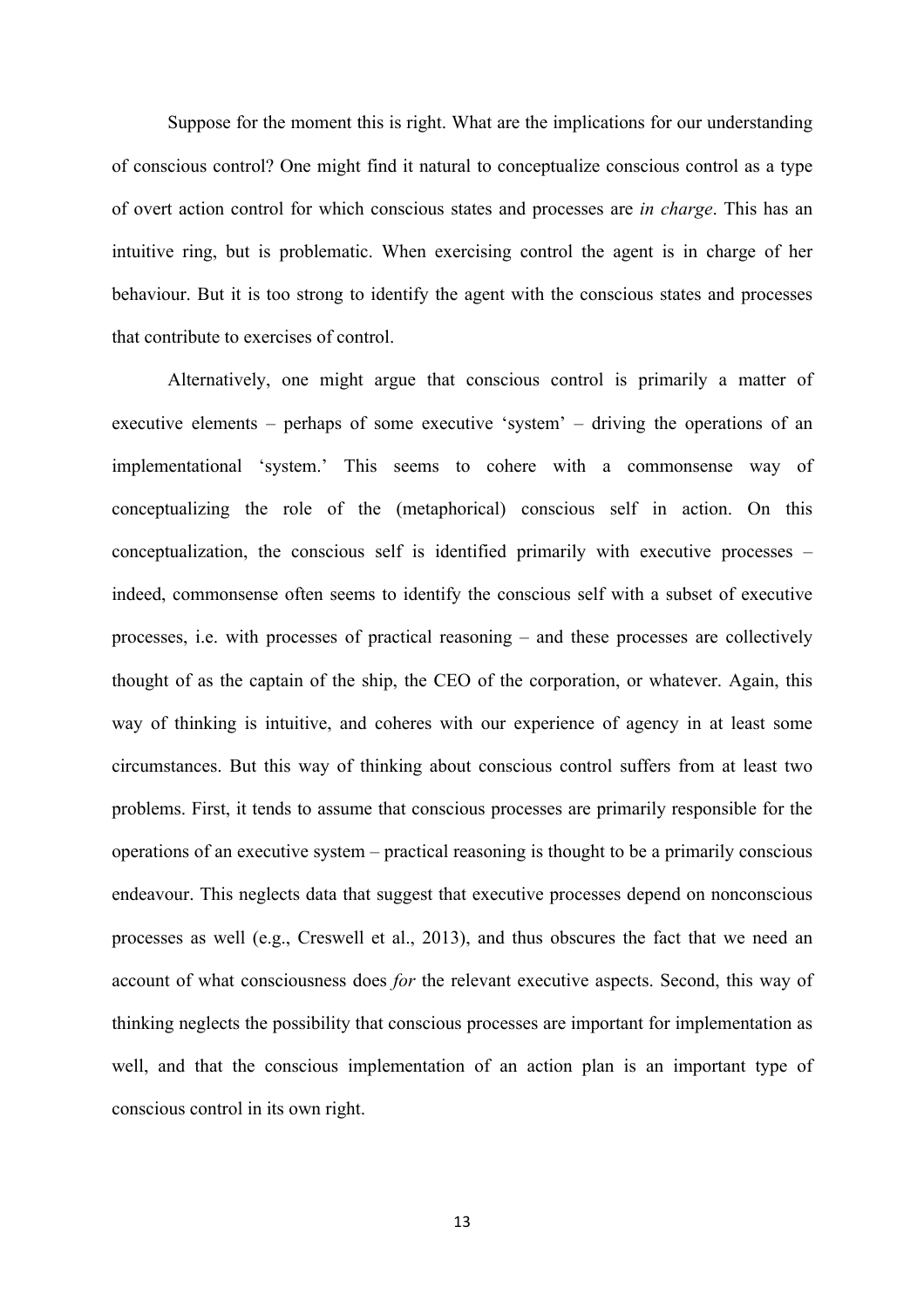In my view, it is better to think of conscious control over overt action as a subset of the broader class of overt action control. An exercise of conscious control, on this view, is an exercise of overt action control for which conscious states or processes make critical causal contributions. Importantly, on this understanding, conscious control is two-dimensional in the following sense: for a given action-type, one might exercise conscious control along the executive dimension or along the implementational dimension (or along both). Whether a given action-type *requires* conscious contributions along either the executive or the implementational dimension is not an issue I can address here. Plausibly, a wide range of local factors will influence the need for or uptake of conscious processes within the broader action-control system: the importance of consciousness along either the executive or implementational dimension might vary depending on the action-type, features of the action as it progresses (i.e., the part of the action-plan currently being implemented), on circumstances internal to the agent (such as energy levels, attentional saturation, skill level regarding the action-type), on circumstances external to the agent (whether the environment is resource-rich regarding the successful performance of the action or not), and so on. So it will not necessarily be true that an agent exercises a higher degree of control over an action A only if she exercises more (implementational and/or executive) conscious control. One basic finding from the literatures on skill and automaticity is that as expertise in some domain increases, the need to focus conscious attention on certain segments of actions in that domain decreases. This does not entail that consciousness becomes unnecessary or unimportant. The point is simply that *various aspects* of consciousness are seemingly often needed *to various degrees* along *either* the implementational *or* executive dimensions.<sup>9</sup>

<sup>&</sup>lt;sup>9</sup> It is important to note that this way of conceptualizing conscious control makes no commitments to the function of consciousness, as that term is normally conceptualized. Those searching for the function of consciousness usually seek to find the proprietary causal contribution consciousness makes (see Morsella et al., 2005; Rosenthal, 2008). This search has value, but to my mind it neglects the variety of ways consciousness might contribute: even if consciousness makes no proprietary contribution, various aspects of consciousness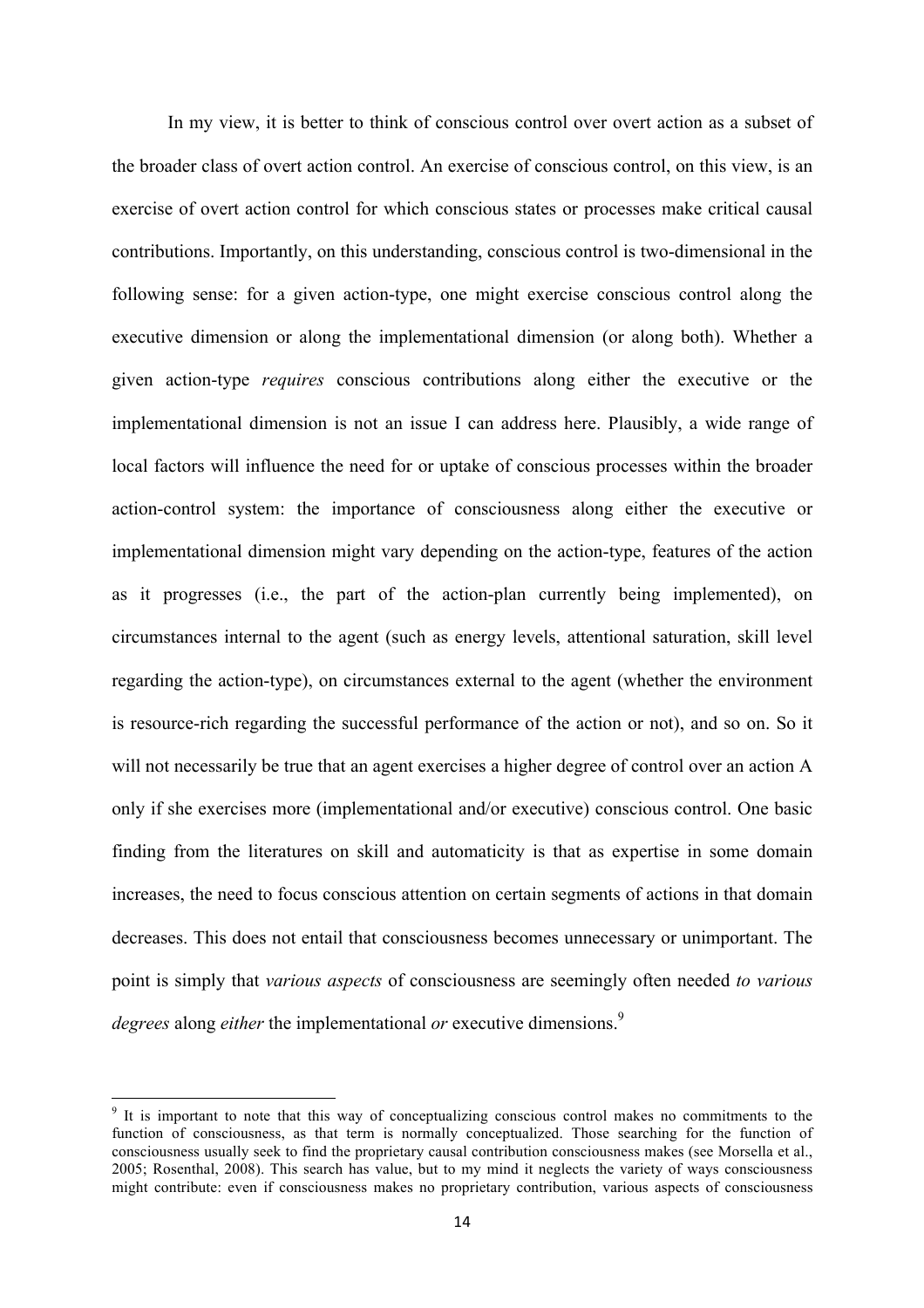I have deployed the notion of a *critical* causal contribution in demarcating conscious control from overt action control more generally. This is because I find it insufficient to require merely that consciousness make some causal contribution – some causal contributions are insignificant. But how should we understand what makes a causal contribution critical? I prefer to understand this notion in terms of degrees of control. When we ask whether consciousness was causally important for some exercise of control, often we want to know whether some exercise of overt action control was performed more *smoothly* or more *effectively*, or whether the exercise was in some sense *better* because of some causal variable of interest.<sup>10</sup> This requires specifying a relevant contrast class, and requires in addition a general account of the degrees of control, and what enhances or diminishes them. In other work I have offered such an account (Shepherd, 2013). There is not space to review it here: it will suffice to characterize key features of that account, and apply them to the case of conscious control.

In my view, an agent exercises a higher degree of control over an instance of behaviour B to the extent that B more closely matches the representational content of the mental state(s) guiding B, and so long as the causal pathways producing B involve no deviant causation (I offer an analysis of non-deviant causation in Shepherd, 2013). Paradigmatically, the relevant mental state will be an intention, but in many cases desires, beliefs, and related states will be relevant as well. In order to determine whether some causal variable – in this

<sup>&</sup>lt;u> 1989 - Johann Stoff, fransk politik (f. 1989)</u> might make important contributions in some circumstances. Mapping those contributions is an important task in itself, and might support accounts of the proprietary function(s) of consciousness, if any there be.

 $10$  A further issue concerns the facts that conscious states and events are more than blind cogs in a causal system – they possess phenomenal properties, and according to many, intentional content. Arguably, this is important for assessing the kind of contribution they make, insofar as we want the causal role of some aspect of consciousness to accord with the content or character of that aspect. Consider, for example, a causal and conscious system S which has a part V that is closely associated with (is identical to, is the supervenience base of, or whatever) visual phenomenal properties – properties such as colour, shape, and luminance. Now suppose we discover no correlation between the operation of V and anything that looks like responsiveness to the various visual phenomenal properties associated with it (save reports about visual phenomenology). Instead, we find close correlations between the operations of V and the contractions of S's quadriceps. We might think that even though V makes critical causal contributions to the contractions of S's quadriceps, something is horribly wrong with S.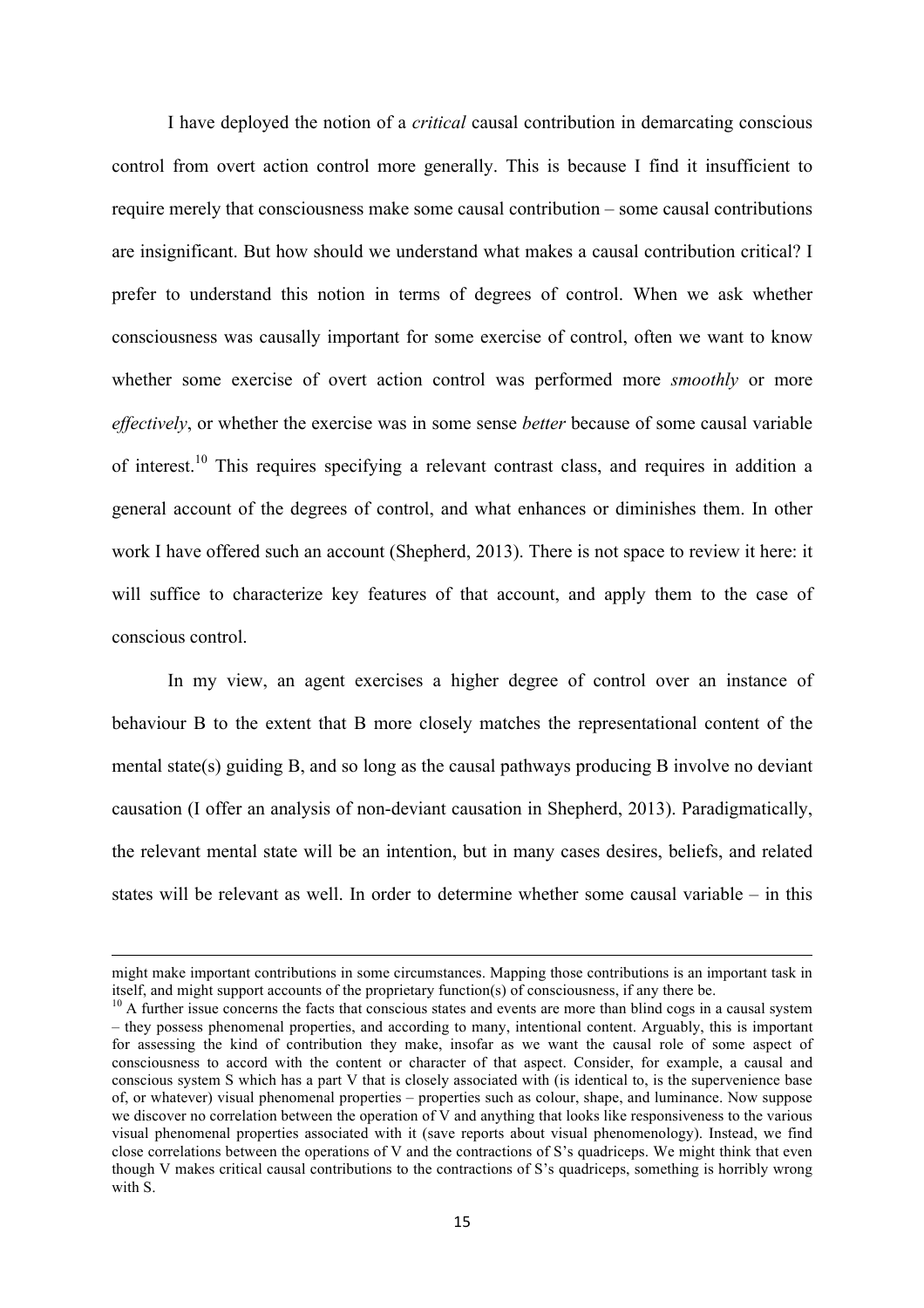case, some conscious state or process – makes an important difference to an exercise of control, then, we consider a set of relevantly similar circumstances across which the variable contributes, and we consider a contrasting set of relevantly similar circumstances across which the variable is absent. At minimum, we do this by holding fixed the content of the relevant mental states, as well as by specifying the kind of circumstances in which the agent is behaving (for discussion regarding various useful ways of doing this, see Shepherd 2013, section 3). This gives us a way to understand the importance of some variable's contribution. Roughly, a variable makes a critical contribution to the extent that the agent exercises a higher degree of control over her behaviour across the set of circumstances which includes the variable.

Granted, we are not often in position (yet) to measure the impact of some conscious state or process on a temporally extended process of overt action control. Even so, this account gives us a way to think about conscious control that is consistent with current knowledge of overt action control, and with the very plausible view that overt action control depends on contributions from conscious and nonconscious processes working in tandem. And there are less precise ways of explicating this language of degrees of control that might nonetheless prove useful. For example, it is consistent with what I have said above to maintain that some aspect of consciousness (e.g., some conscious state or process) makes a (sufficiently) critical contribution to control over some action if in the absence of that aspect the agent's performance noticeably suffers.

I now focus on recent challenges to the claim that consciousness sometimes makes critical causal contributions to exercises of overt action control. I wish to argue that these challenges, as presently constituted, fail. We have no good reason to think that consciousness does not make critical causal contributions to overt action control, and we have some reason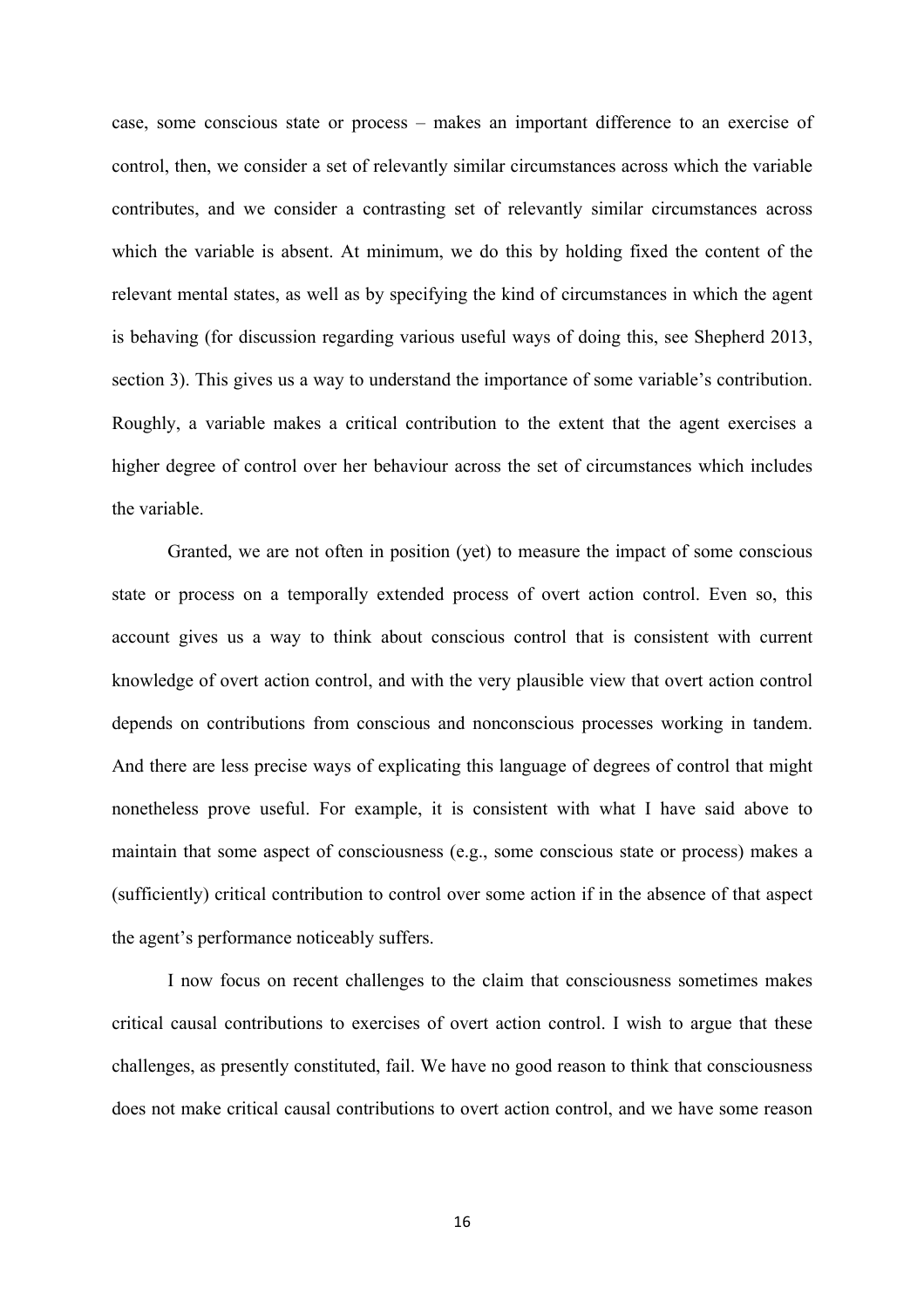to think that in some cases, consciousness does make critical contributions (along both executive and implementational dimensions). Or so I will argue.

## **4. Zombie challenges**

In this section I outline two challenges to the intuitive view that consciousness is causally important for overt action control. Call these zombie challenges: arguments that purport to show that though it seems to us that overt action is controlled by conscious states and processes, in fact overt action is controlled by nonconscious (zombie) states and processes. Attention to a few aspects of a zombie challenge is necessary. First, the challenges I discuss below are all *partial* challenges in the sense that they do not endorse philosophical epiphenomenalism. Consciousness is assumed to make some causal impact on behaviour – the general claim is that the causal impact is surprisingly insignificant. This is a claim about the degree of consciousness's involvement, and given the current state of knowledge, replies will be about the degree of consciousness's involvement.

Second, it is important to be clear about the structure of a zombie challenge. On my interpretation, two claims are essential. The first claim appears, at first glance, to be phenomenological: it seems to us that overt action is controlled by conscious states and processes. However, here I want to resist an exclusively phenomenological reading of this claim. It will be enough if a zombie challenge runs counter either to our phenomenology or to our *beliefs* about phenomenology. Zombie challenges are supposed, first and foremost, to be *surprising*. An account that undermines phenomenology or widely held beliefs about it will suffice.<sup>11</sup> The second claim is broadly causal: overt action is controlled by nonconscious states and processes (or rather: overt action depends almost entirely on critical causal

 $11$  I offer further discussion of relevant issues in Shepherd (n.d.).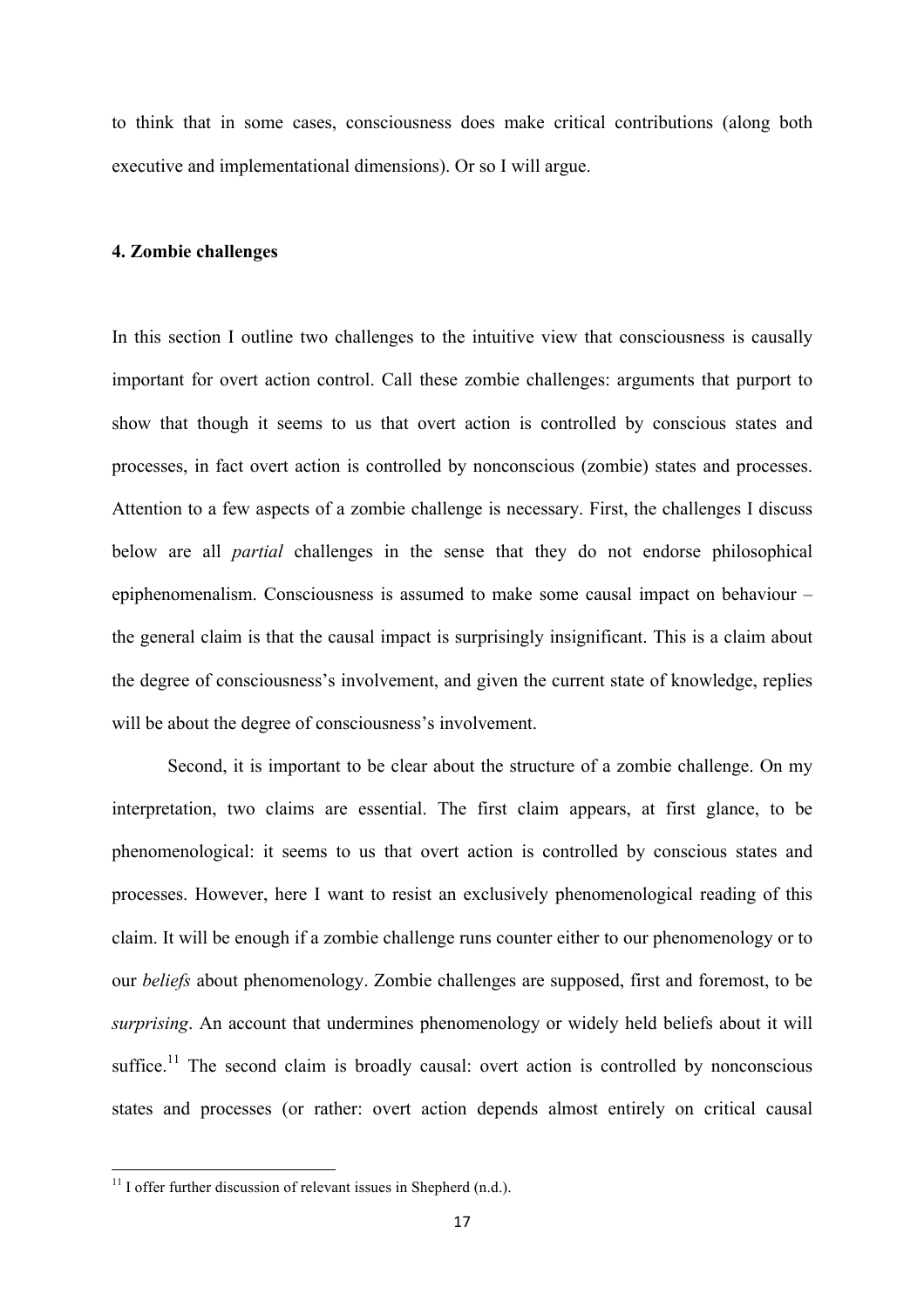contributions from nonconscious processes). Often the second claim receives the most attention – sometimes, the first is no part of the zombie view put forward. But without the first claim the second is much less interesting. Consider two cases of overt action control, 1 and 2. In 1, paying close attention to what you are doing, you intend to move your arm in a certain way and then slowly do so. If you are like me it seems that conscious states and processes make important causal contributions to both the content of your plan and the implementation of your plan. In 2, you begin moving your arm more quickly and freely, without paying much attention to what you are doing. If you are like me, after a short while it seems as though conscious states and processes make very little if any contribution to the movements you make. You continue moving your arm, but it becomes possible to do something else entirely, focusing very little if at all on what your arm is doing.

It would not be surprising to discover that consciousness played little to no role in controlling the movements of your arm in case  $2$  – there is no phenomenology of conscious control in that case, nor do we have any beliefs to the effect that consciousness is important in such cases. What would be surprising is if consciousness played little to no role in case 1. The moral generalizes. We want to know whether consciousness makes critical causal contributions to a certain class of exercises of overt action control, namely, the class for which it seems (either phenomenally or epistemically) that consciousness makes critical causal contributions. Now, in my view the contours of this class are not entirely clear – we need a better phenomenology of agency. But arguably, we can make a beginning by examining cases in which consciousness seems *clearly* to make some contribution, and by asking what aspect of consciousness is at issue and what that aspect's causal contribution might plausibly be.

If one of the zombie challenges I examine below succeed, the results of this process will look rather grim. According to a zombie challenge, either our beliefs or our

18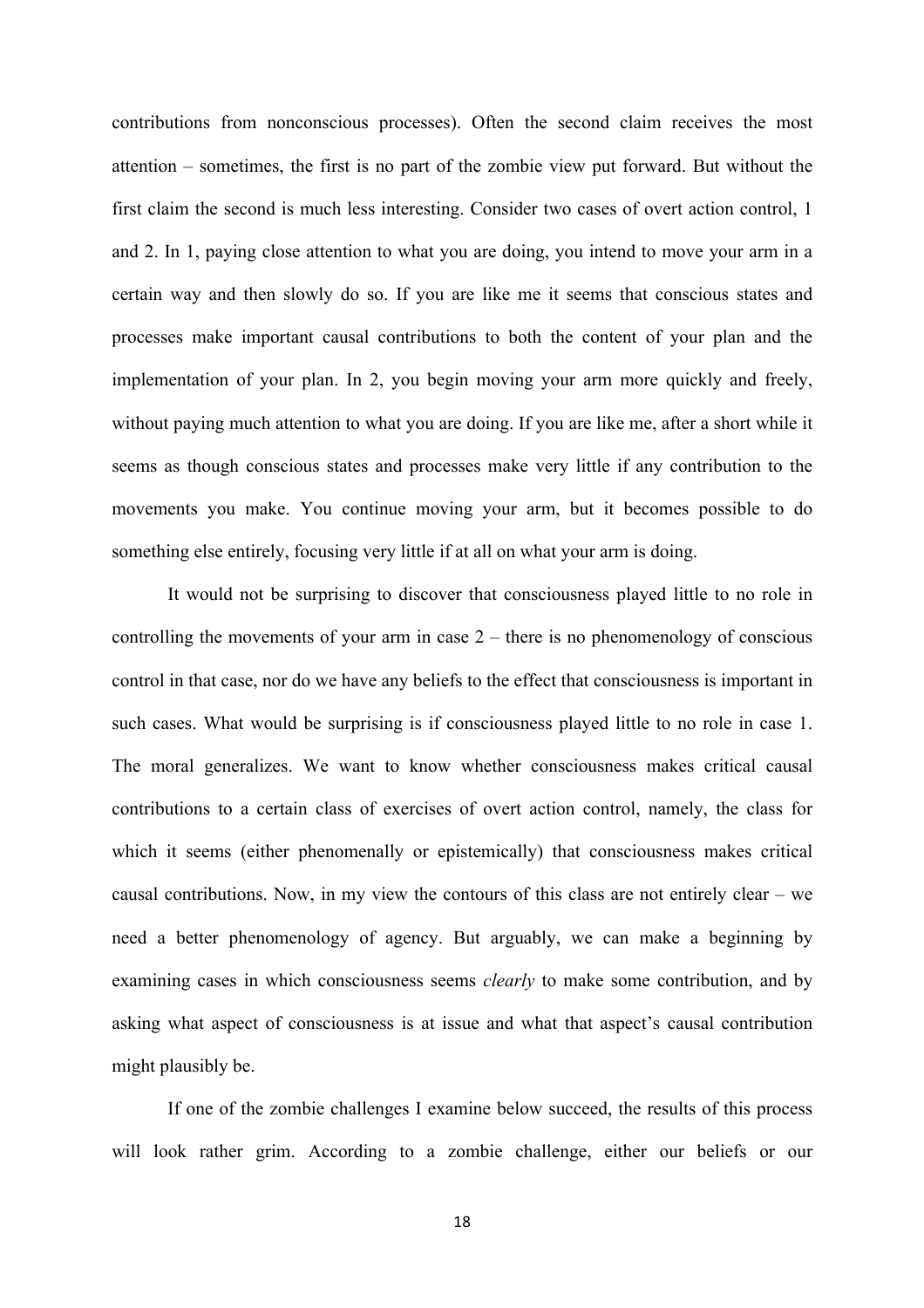phenomenology are mistaken. In what follows I examine two zombie challenges: one from vision-in-action, and one from expertise.

# **4.1. Vision-in-action**

<u> 1989 - Johann Stein, fransk politiker (d. 1989)</u>

Perhaps the most strident zombie challenge stems from work on the human visual system. This work suggests an important functional distinction in the human visual system, between the dorsal stream and the ventral stream.12 According to Milner and Goodale's influential dual visual systems hypothesis, these streams handle fundamentally different kinds of information. The dorsal stream handles egocentric visual information, is responsible for online overt action control, and is not involved with conscious vision. The ventral stream handles allocentric visual information, is not responsible for on-line overt action control, and is largely responsible for conscious vision.

Some evidence for this distinction stems from patients with lesions to either the dorsal or the ventral stream. Patients with lesions to the ventral stream display visual agnosia. Although they cannot consciously recognize features of objects such as their shape or spatial orientation, these patients retain the ability to control overt actions related to objects. The patient DF, for example, will fail to consciously recognize the orientation of a slot. But when asked she will post a letter through the slot, rotating her wrist in just the right way as she does so. Conversely, patients with lesions to the dorsal stream display optic ataxia. Though a patient with optic ataxia will consciously recognize a cup on a table, attempts to grasp the cup will display seriously diminished control.

Further evidence for the dual visual systems view stems from work on healthy human adults. One basic finding is that illusions regarding the size of consciously perceived objects often have little influence on actions related to the objects. When presented with two

<sup>&</sup>lt;sup>12</sup> For book-length treatments of the relevant evidence, see Milner and Goodale (1995; 2004). For recent positive discussions of the dual-visual systems view, see Milner and Goodale (2008) and Clark (2009). For a recent critical discussion, see Schenk and McIntosh (2010).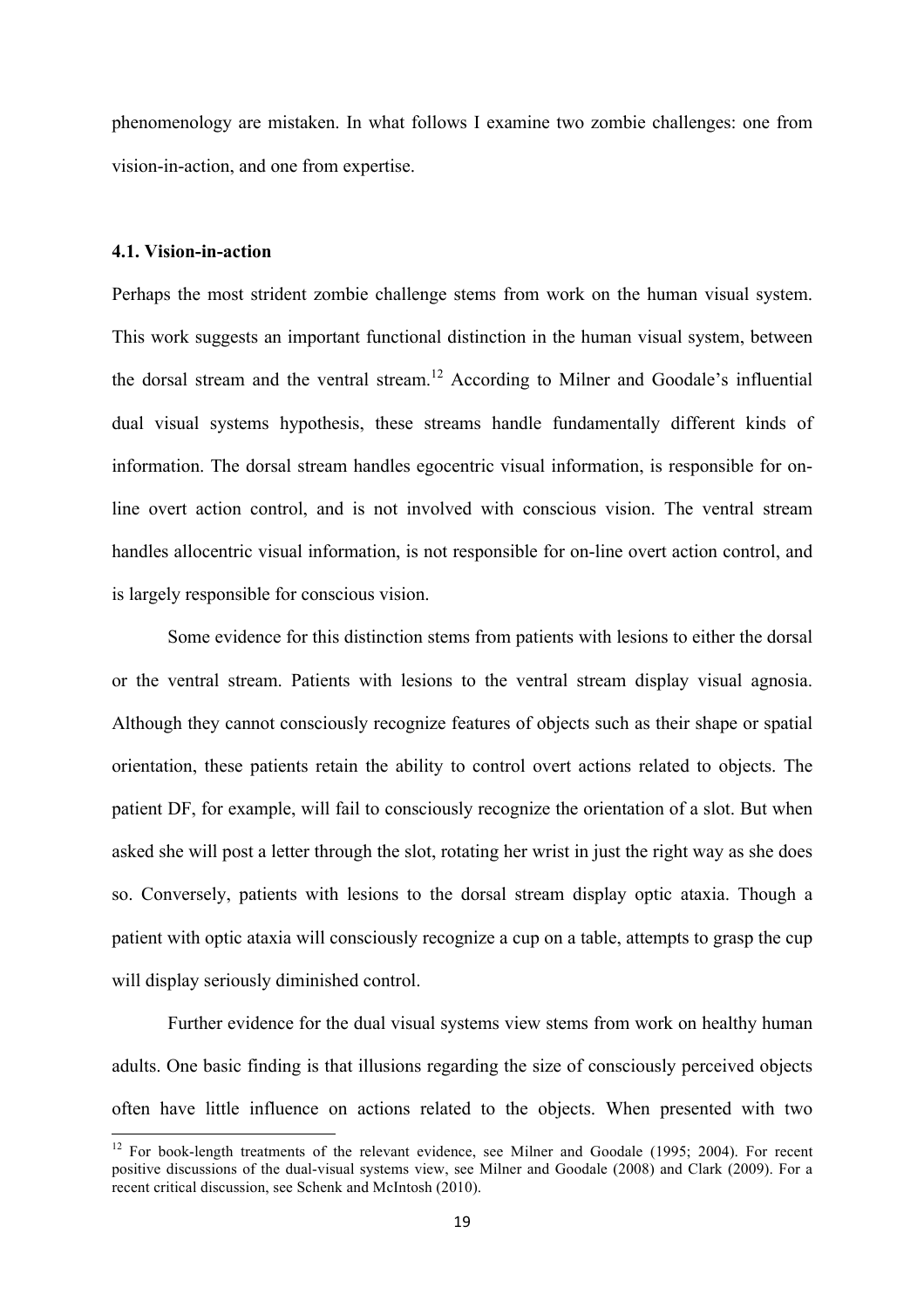identically sized circles, each surrounded by a ring of differently sized circles, participants reliably judge one circle larger than the other. Yet, when asked to grasp the circles, participants' grip apertures reliably match the actual size of the circles (Agliotti et al., 1995). So it looks like the ventral stream processes responsible for the conscious visual illusion are out of the action-production loop, while the dorsal stream processes are both responsible for the fine-tuned modulation of grip size and unresponsive to the conscious visual illusion.

Though proper interpretation of this work remains controversial (see, e.g., Schenk and McIntosh 2010), reflection on this work has led to the endorsement of zombie theses of various kinds. Milner and Goodale themselves have claimed that "the visual system that gives us our visual experience is not the same [visual] system that guides our movements in the world" (2004, p. 3). Many philosophers have agreed. Andy Clark (2007) has denied Morgan Wallhagen's (2007) claim that 'conscious visual experiences are typically utilized in the control and guidance of voluntary/intentional behaviours' (Clark 2007, p. 573). Berit Brogaard (2011) has argued that the visual states that control action – she calls these 'actionguiding dorsal stream representations' (Brogaard 2011, p. 1078) – are not cognitively accessible, and do not correlate with phenomenal consciousness. Wayne Wu (2013a) has argued for the thesis that 'some visual representations that directly control and guide mundane bodily actions are unconscious' (2013a, p. 218).

A detailed treatment of the conscious vision-in-action literature would take another paper (or more). I limit my response here to a few (I think crucial) observations. First, these zombie theses have thus far given insufficient attention to the phenomenology of overt action control. The kinds of movements for which dorsal stream processing is critical are very finegrained. They include adjustments of grip aperture at the level of millimetres. Is there any phenomenology of vision informing such fine-grained adjustment? It is dubious there is. In his (2007) Andy Clark acknowledges something like this point, but argues that the non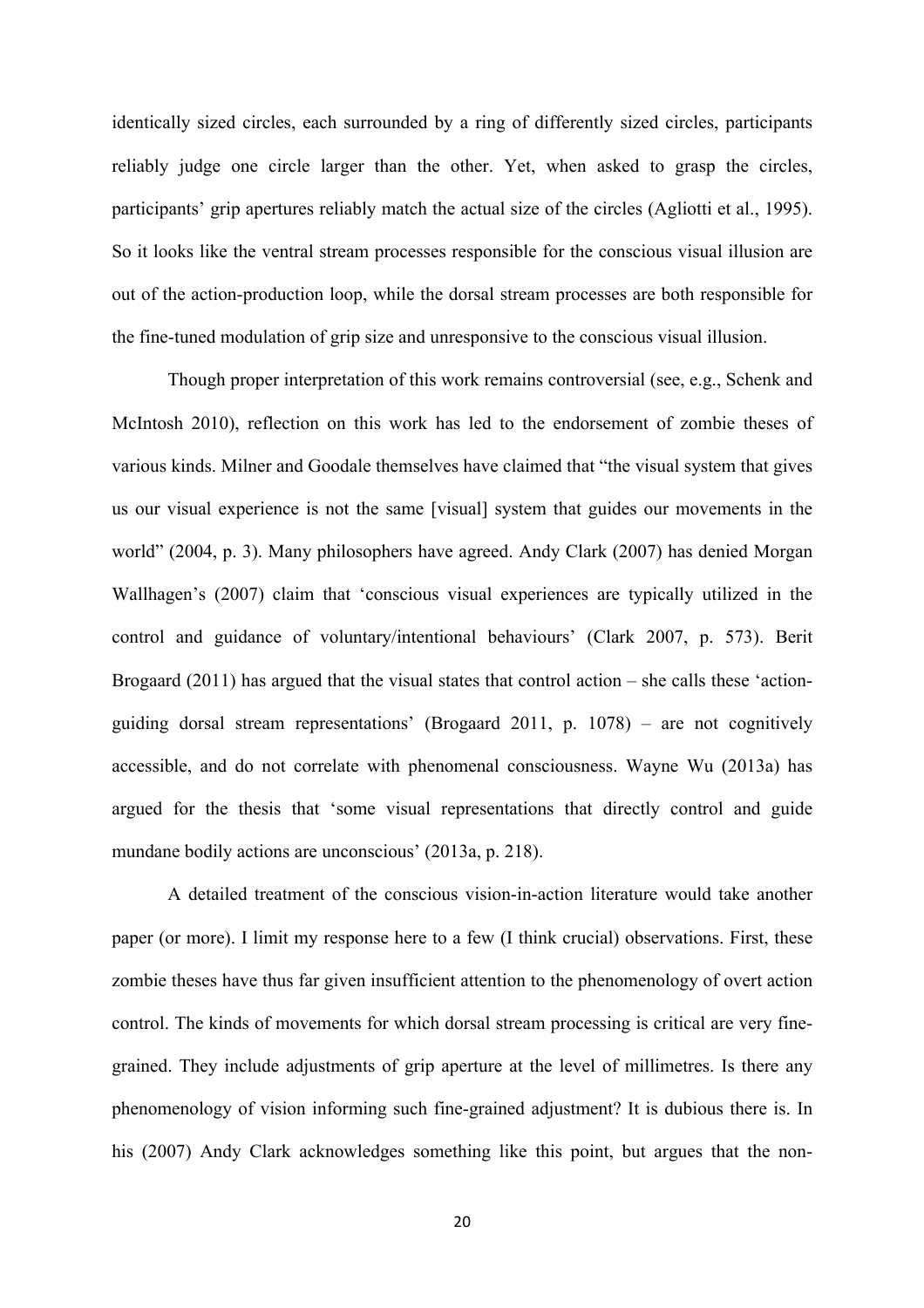involvement of conscious vision is radical enough to undercut what phenomenology there might be. In short, though conscious vision *appears* to present the world in a way 'especially apt for, and typically utilized in, the control and guidance of fine-tuned, real-world activity' (Clark, 2001, p. 496), it turns out that not just fine-tuned adjustments but "even the gross heading and kinematics" are programmed 'by the distinct representational structures proper to the dorsal stream' (Clark, 2007, p. 573).

As Clark makes clear in that paper, this is a claim about degrees of consciousness's involvement. There is reason to believe that the ventral stream plays roles in supporting the control of some overt action-types – for example, action-types that require object-recognition (MacIntosh and Lashley, 2008), and action-types that are unpracticed by the agent in question (Gonzalez et al., 2008). More recent evidence indicates a role for ventral stream programming even in the rapid response to environmental change during an instance of overt action control. Caljouw et al. (2011) had participants hit a ball towards the vertex of a Müller-Lyer illusion, across various conditions: a condition in which the illusion remained stable throughout the activity, and conditions in which the illusion was perturbed (by flipping the tails of the Müller-Lyer arrows) at some point after the hitting motion had already begun. They found that the perturbations significantly influenced control of the hitting actions: mean impact velocity of the hitting device with the ball changed in the direction of the (consciously) perceived illusory change of the target. As Caljouw et al. report, 'any abrupt environmental change in the target area invoked online visual control that is affected by the illusion. In other words, it seems that egocentric information is used to visually guide limb movements to interact with a stable non-changing target, whereas allocentric information is used to adjust ongoing limb movements in response to sudden target perturbations' (p. 1139). This study casts doubt on any degreed statement about conscious vision's involvement. For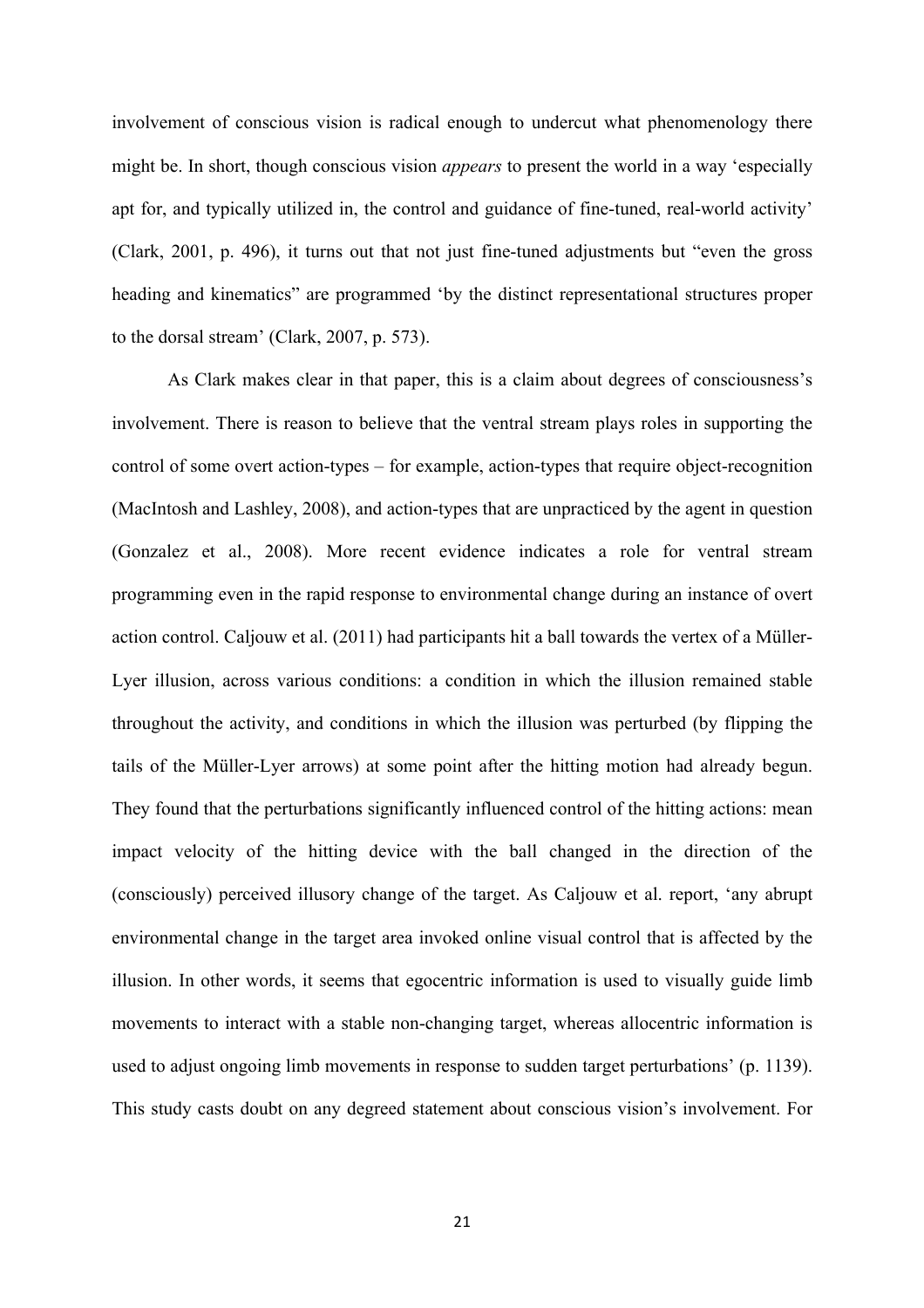the execution of overt action control will often require adequate response to environmental perturbation.

A further possible role for conscious vision in overt action control tracks the distinction between executive and implementational dimensions of overt action control. Clark sets up his zombie challenge along a similar distinction: he argues that while conscious vision is important for the (executive) activity of action-selection, it is unimportant for the (implementational) activity of action-control. But as I have argued, executive processes do not cease functioning at the moment of action-initiation – given the incompleteness of many intentions, and the unfriendliness of many environments, executive resources are needed throughout the entire process of overt action control.

In this connection, consider an interesting study on putting. To interpret this study, it is important to know that recent research on motor performance in aiming tasks has uncovered the importance of 'Quiet Eye Duration,' a term of art that indicates the duration of an agent's final fixation towards a relevant target before action-initiation. It turns out that experts exhibit longer Quiet Eye Duration than novices, and that no matter one's level of expertise longer Quiet Eye Duration is associated with higher rates of action-success in tasks such as putting, shotgun shooting, basketball shooting, dart throwing, and penalty kicks in soccer (see Mann et al., 2007 for a review). Further, Quiet Eye Duration is closely associated with visual attention. Since visual saccades must be planned, it is hypothesized that the termination of the Quiet Eye (the visual fixation) is preceded by a shift in covert attention to the site of the planned saccade. As such, Quiet Eye Duration is often taken as an operationalization of visual attentional control.

There is some debate concerning the role of Quiet Eye Duration, and some have claimed that its importance is primarily for the planning/motor programming of action, rather than for on-line control. To test this, Vine et al. (2013) had experienced golfers – the average

22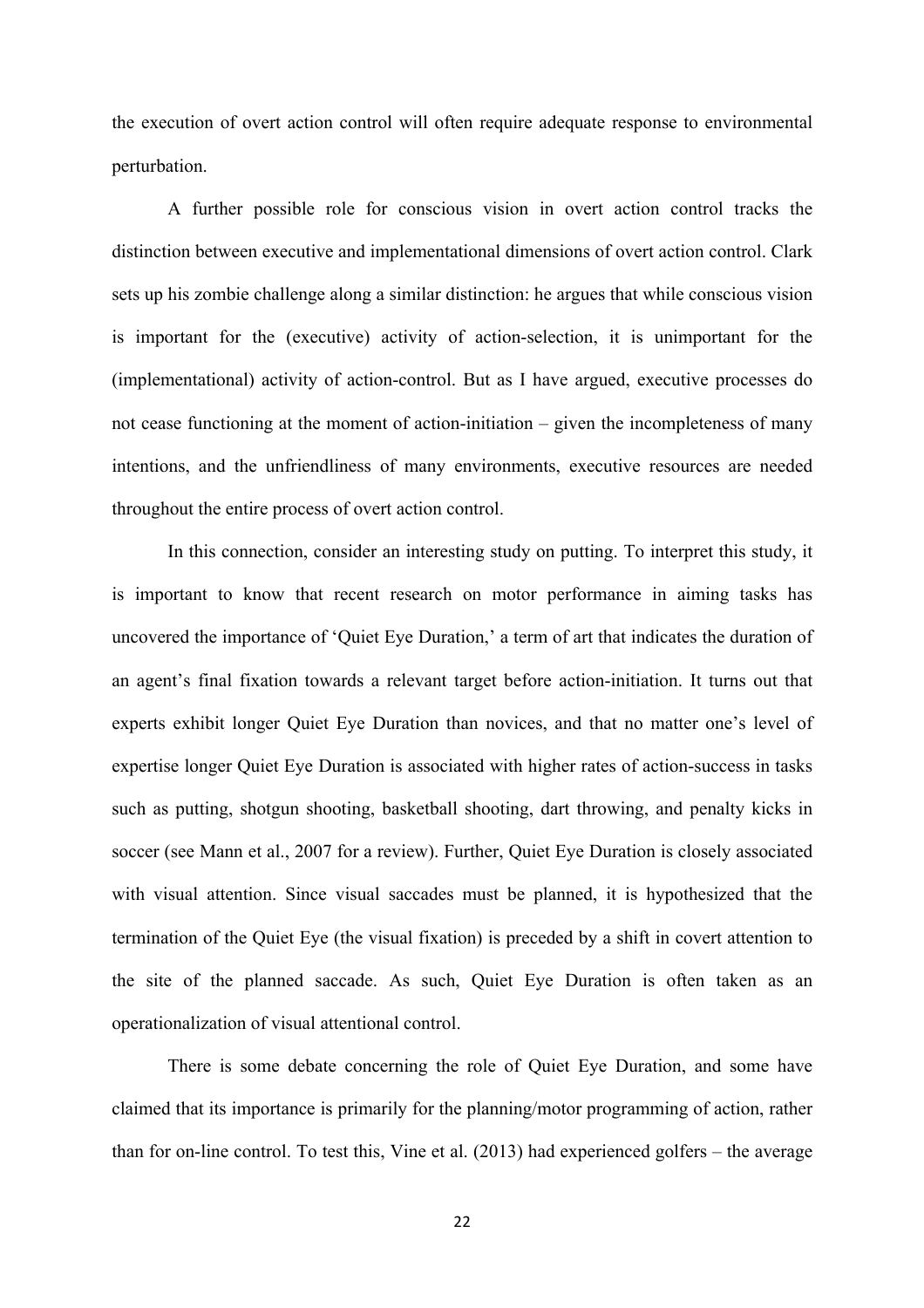handicap of the group was  $3.6$  – attempt a series of 5-foot putts until they missed one. They measured the duration of Quiet Eye during putt planning (measured up until actioninitiation), the duration during the actual putting motion, and the duration after ball strike, for three putts: the first made putt, the last made putt (i.e., the putt just before the miss), and the miss. The golfers made an average of 23 putts before the miss. Vine et al. found no significant effect for Quiet Eye Duration during putt planning across all three putts. But Quiet Eye Duration during the actual putt and just after the putt was significantly longer during the made putts. For the missed putt, duration during the putt decreased from more than 800 ms to 560 ms and duration after the putt decreased from 400 ms to less than 100 ms (Vine et al. 2013, p. 1992). As Vine et al. note, this supports a view on which visual information is important for the on-line control of movement. Further, given the close association of Quiet Eye Duration and visual attentional control, it looks like the failures reflected by lower Quiet Eye Duration on missed putts were failures of visual attentional control.

What does this have to do with consciousness? If Milner and Goodale are right, the on-line visual information that is important here is run primarily through the dorsal stream. I have challenged this thought, but the point here is different. It looks like visual attention is critical for overt action control (at least for putting). And while it is possible that nonconscious states are primarily responsible for visual attentional control, this result is not guaranteed. It is likewise possible that the control of visual attention is subserved by conscious processes. The suggestion is promising since here there is some relevant phenomenology. Anyone who has putted before will be familiar with the phenomenology of intentionally focusing (or of intentionally trying to focus) on the ball. Unless this phenomenology is mistaken – and there is thus far little reason to think that it is – it could be that intentional conscious visual focusing is critical for successful putting (and for successful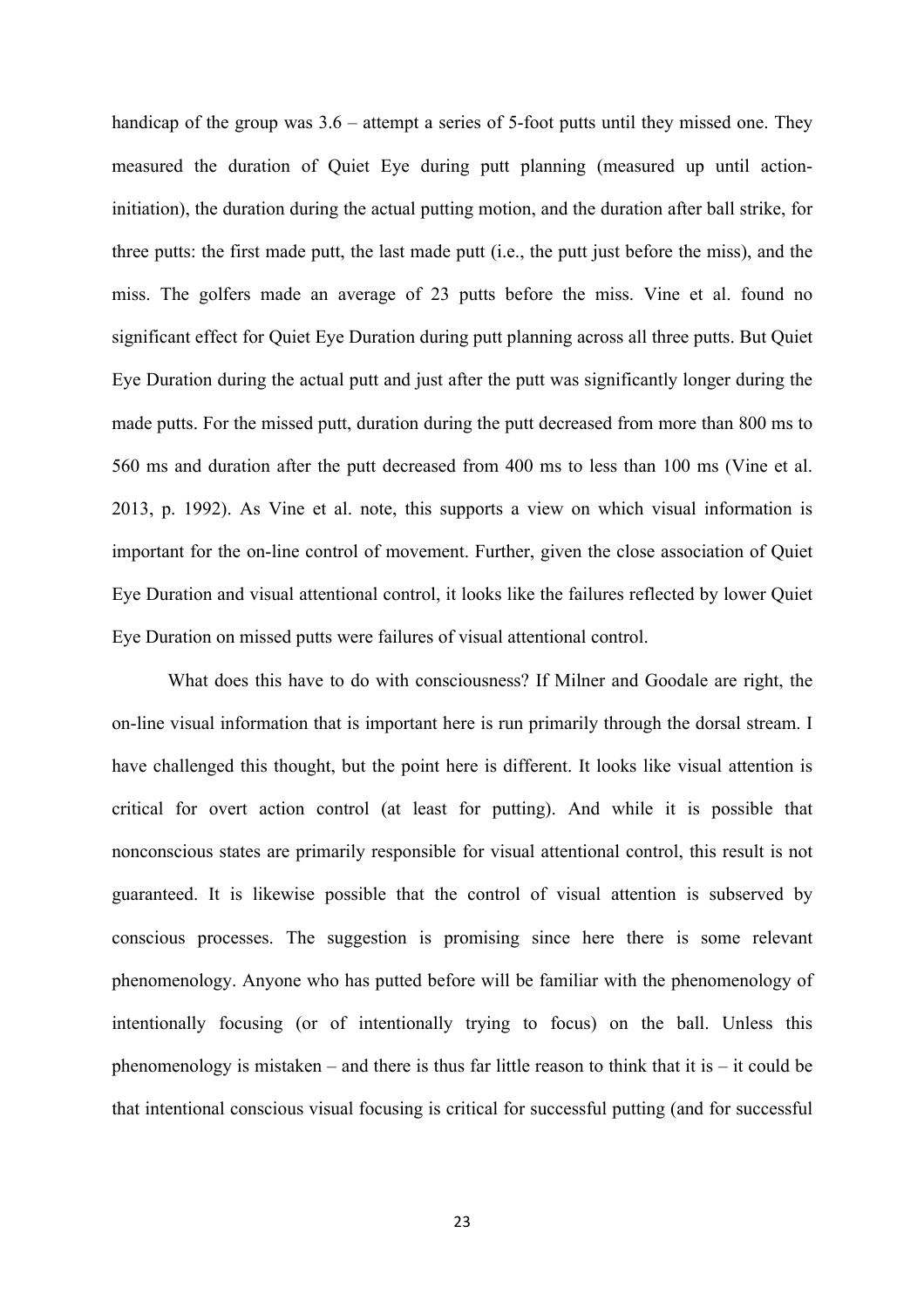action directed towards targets more generally). If so, this would be an example of a conscious process critically influencing the on-line control of overt action.<sup>13</sup>

## **4.2. Expertise**

<u> 1989 - Johann Stein, fransk politiker (d. 1989)</u>

I must confess that the challenge from expertise does not map perfectly onto my setup of the relevant issues. In large part this is because much is at issue in the science of expertise – there is more of interest here than the question of the causal involvement of consciousness in overt action control. But a kind of zombie challenge can be constructed from discussions of expertise. That this is possible I take to be of interest independently of how I respond to the challenge. That is to say, I suspect some enterprising theorists will find reason to disagree with my response and to ratchet up the constructed challenge.

The basic finding of note here is this. Though consciousness seems important for unskilled activities, as expertise increases it seems the need for consciousness falls away. Indeed, it is often noted that many studies suggest that at a certain point in development, consciously attending to details of implementation hinders performance (Beilock and Gray, 2012). Regarding these points, however, care is required. As Hubert Dreyfus interprets the  $data - and the phenomenology of skilled action - it is not the case that consciousness falls$ away entirely. Rather, a certain aspect of consciousness falls away. Consider Dreyfus's discussion of a Grandmaster playing lightning chess. 'A chess Grandmaster facing a position . . . experiences a compelling sense of the issue and the best move . . . When the Grandmaster is playing lightning chess, as far as he can tell, he is simply responding to patterns on the board. At this speed he must depend entirely on perception and not at all on analysis and comparison of alternatives' (2005, p. 53). As Dreyfus has it, consciousness is still important, or at least involved. The Grandmaster relies on a kind of fluid intuitive sense of what to do.

 $13$  In my view, such a possibility is the tip of an iceberg. In other work I have emphasized the possible importance of non-visual aspects of consciousness for overt action control, such as conscious haptic perception and conscious trying (Shepherd n.d.). There is not space to rehash that discussion here.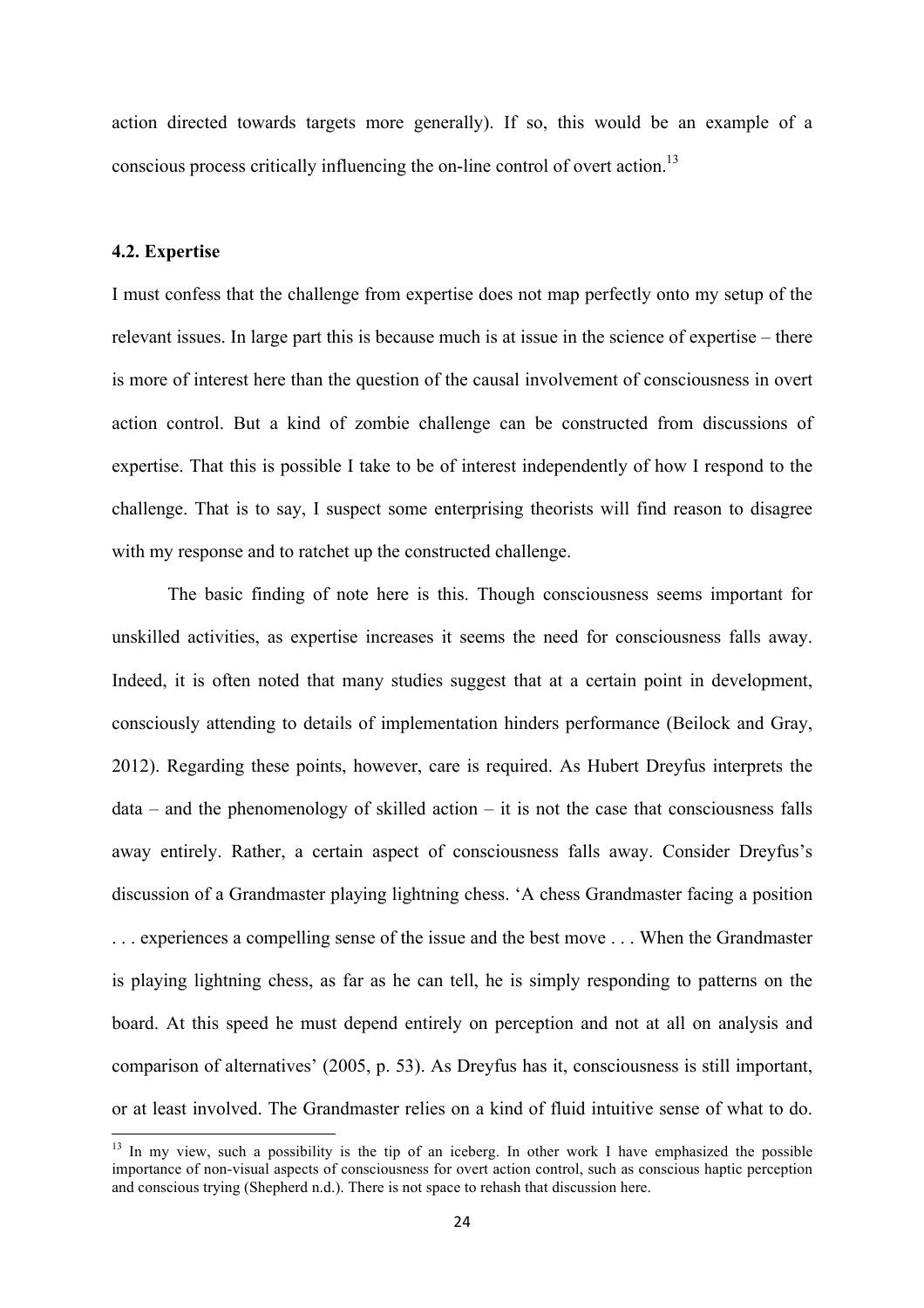What falls away are certain kinds of conscious executive processes – the kind that require concept-laden practical reasoning and explicit forms of attentional monitoring (compare also Railton's view of expert action in Railton, 2009). On this way of understanding the challenge, it exclusively applies to conscious control along the executive dimension. We might say that the challenge from expertise consists in the claim that *expert control* of overt action requires no conscious influence along the executive dimension of overt action control, and indeed is often hindered by such influence.

In what sense is the challenge from expertise a *zombie* challenge? As typically articulated, this challenge relies on an absence of phenomenology. That is, the challenge is often articulated by way of quotes and reports from professional athletes to the effect that expert performance is unthinking performance. Consider Larry Bird's admission: 'A lot of times, I've passed the basketball and not realized I've passed it until a moment or so later' (quoted in Brownstein, 2013, p. 11). But if the absence of relevant phenomenology is used to set up the challenge, what about it is supposed to be surprising? Do we need scientists and philosophers to tell us about a purportedly clear feature of human agency?

Perhaps the surprising element comes from poorly formed beliefs about the role of consciousness in expert action. Perhaps we think that all paradigm intentional action depends upon consciousness in some way, and since expert action is paradigmatic, we expect that consciousness will be important in this domain as well. Perhaps: but I suspect that there is a hidden phenomenological element to this challenge as well. This is because, as I argue below, in fact even executive-dimension conscious processes are important for expert action. Since there is a phenomenology to expert action control, not only the data but the reports of experts surprise us. Is it really true that so-called executive conscious processes fall away in expert action, and that a reintroduction of them hinders expert action?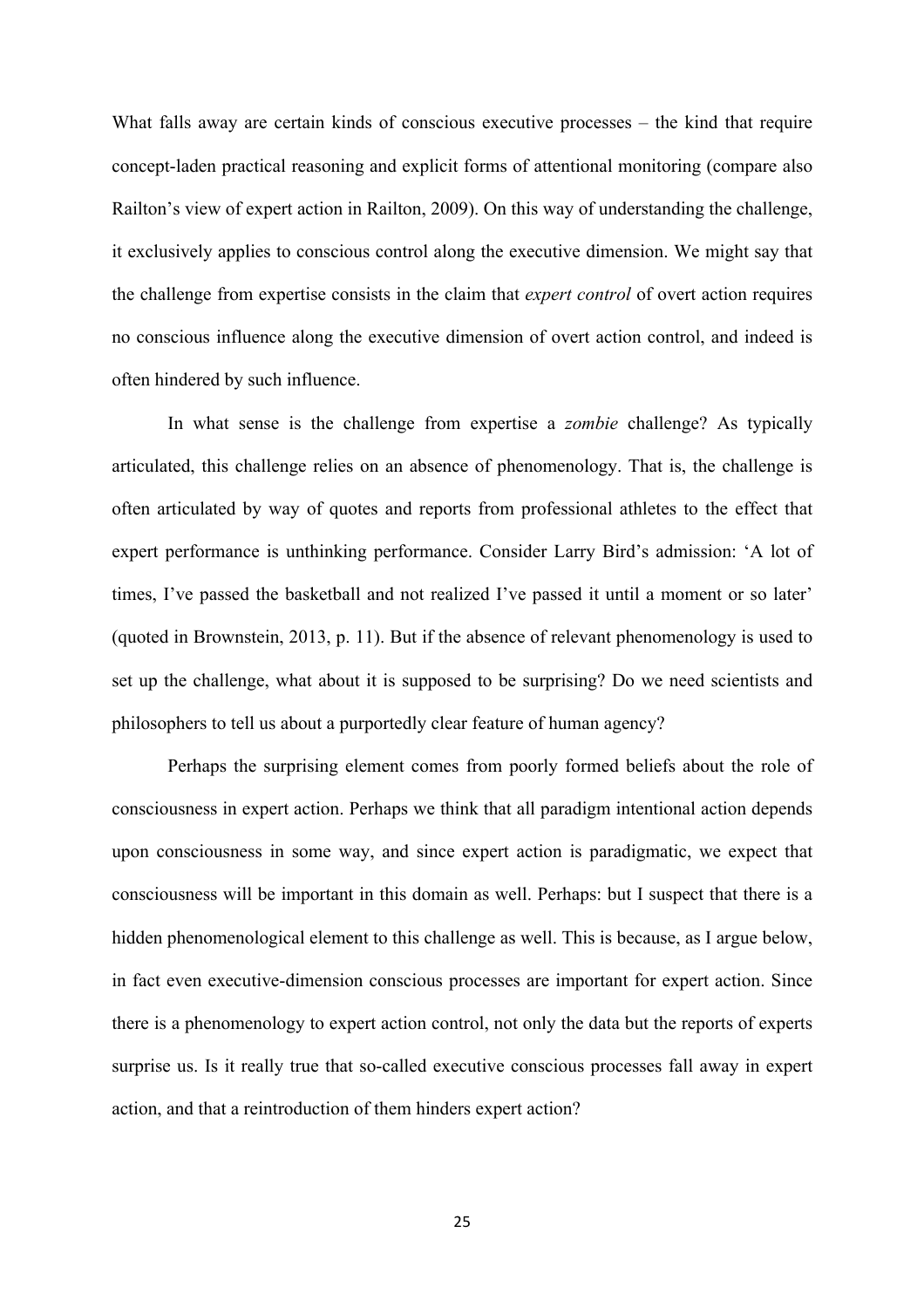There is reason to think that, even if expert control of overt action requires less from so-called executive conscious processes, it is not true that the importance of these processes is reduced to nil, nor that a reintroduction of these processes is necessarily a hindrance. Recall, initially, the Vine et al. putting study. In that study a drop-off in performance was closely associated with a loss of visual attentional control. Visual attentional control is best seen as executive in nature – attentional control is responsive to the agent's intentions and efforts, and biases sensory processing in a characteristically top-down manner (see Hopfinger et al., 2000). So we have already seen evidence indicating that executive (and plausibly, conscious) processes are important for at least some expert action.

A study by Guillot et al. (2013) offers further evidence. This study examined the impact of the use of motor imagery for high-jumping amongst elite high-jumpers (i.e., the high jumpers had been competing in national-level competitions for over 5 years). Participants self-reported using motor imagery techniques, including those involving kinaesthetic and visual imagery (p. 3), suggesting that motor imagery was already of some benefit for their control over high-jumping actions. Guillot et al. studied the effectiveness of the explicit deployment of motor imagery in two conditions: one involved motionless motor imagery before the jump, and a second involved dynamic motor imagery (involving actual overt movements alongside imagery) before the jump. In the dynamic motor imagery condition the jumpers exhibited better performance along several metrics, including barclearance rate, and technique as measured by independent judges. Thus, conscious executive processing – here embodied by the use of motor imagery techniques – appears to improve implementation of an expert action. It is important to note that a proponent of the challenge from expertise would predict just the opposite of this. According to the challenge from expertise, expert action is supposed to be automatized to the degree that bottom-up processes need no (or very little) input from top-down, executive dimension processes. This study finds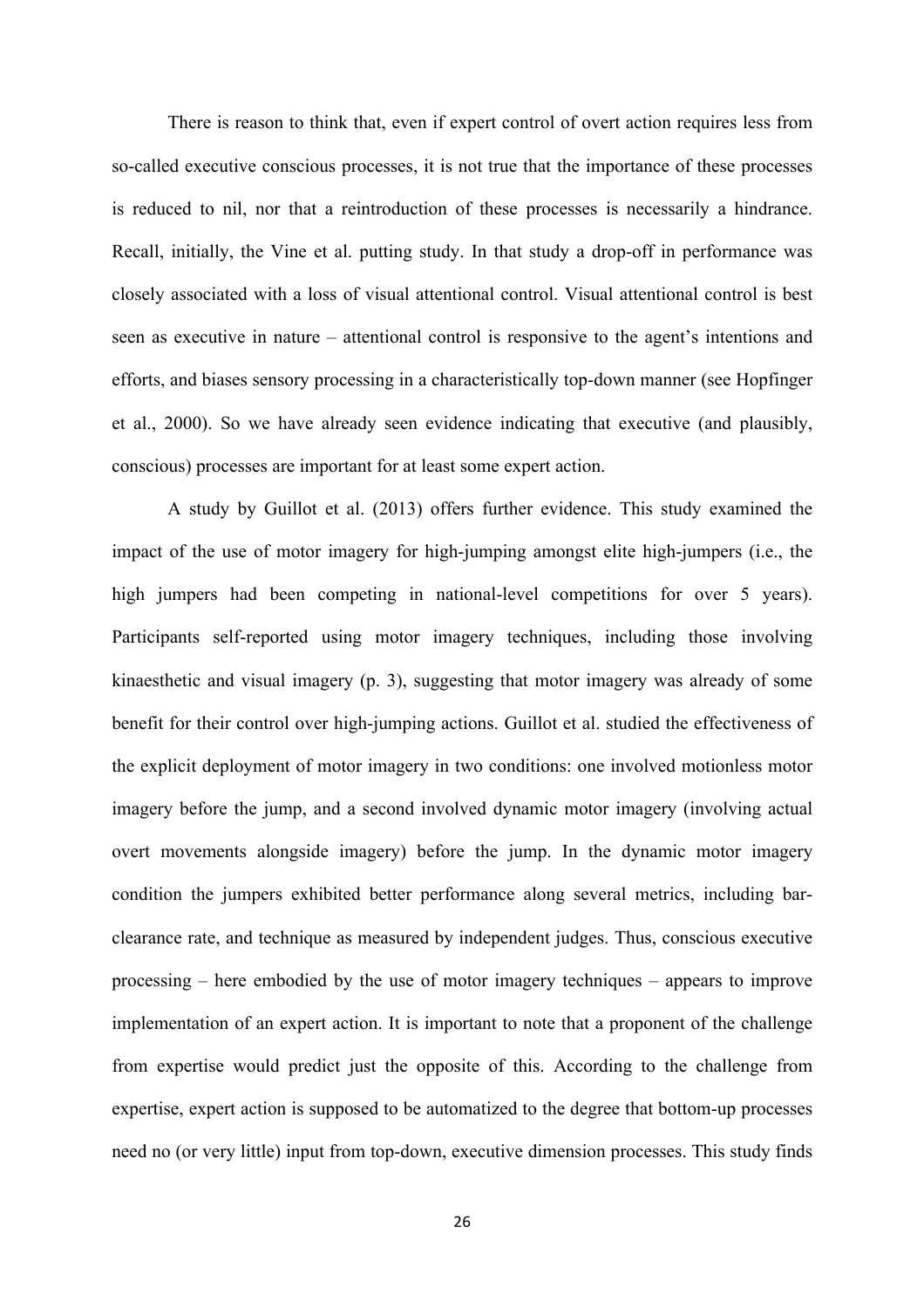the opposite. Guillot et al. speculate that the difficulty of high-jumping might render it resistant to such automatization: 'moving while imagining is likely to enhance the mental representation and the calibration of the run-up, which usually remains a difficult task even in confirmed athletes. Indeed, athletes must resolve a complex relationship between the speed of the approach running and the vertical velocity to be produced for jumping. Moving while imagining might therefore contribute to stabilize a given tempo for this part of the whole movement. Practically, this result suggests dynamic imagery might be used regardless of the level of expertise' (p. 6).

The use of motor imagery in this study occurred before the action in question. Doubtlessly, then, some will complain that I am ignoring an important class of actions – a class which neither the high-jumping study nor the putting study addresses. These would be actions that require rapid responding to features of the situation. Arguably, these are the types of actions motivating the challenge from expertise in the first place. So the complaint: why think executive-dimension consciousness is important for these types of actions?

In a recent paper David Papineau sharpens the worry. His focus is cricket, which has been fairly well-studied in recent years. Two claims Papineau makes are salient here. First, consciousness (at least executive-dimension consciousness) is unimportant for the real-time control of batting in cricket: 'there is no room for real-time conscious decisions in batting. Batting is automatic, not under conscious control. There is no time to think once the ball has been released. You can only react' (Papineau 2013, p. 177). Second, that consciousness is unimportant for real-time cricket batting in some sense contradicts the phenomenology of cricket batsmen, including experts. Regarding the finding that the eyes of cricket batters do not maintain contact with the ball throughout its flight, but saccade to the place they (subconsciously) predict the ball will hit the ground, Papineau comments: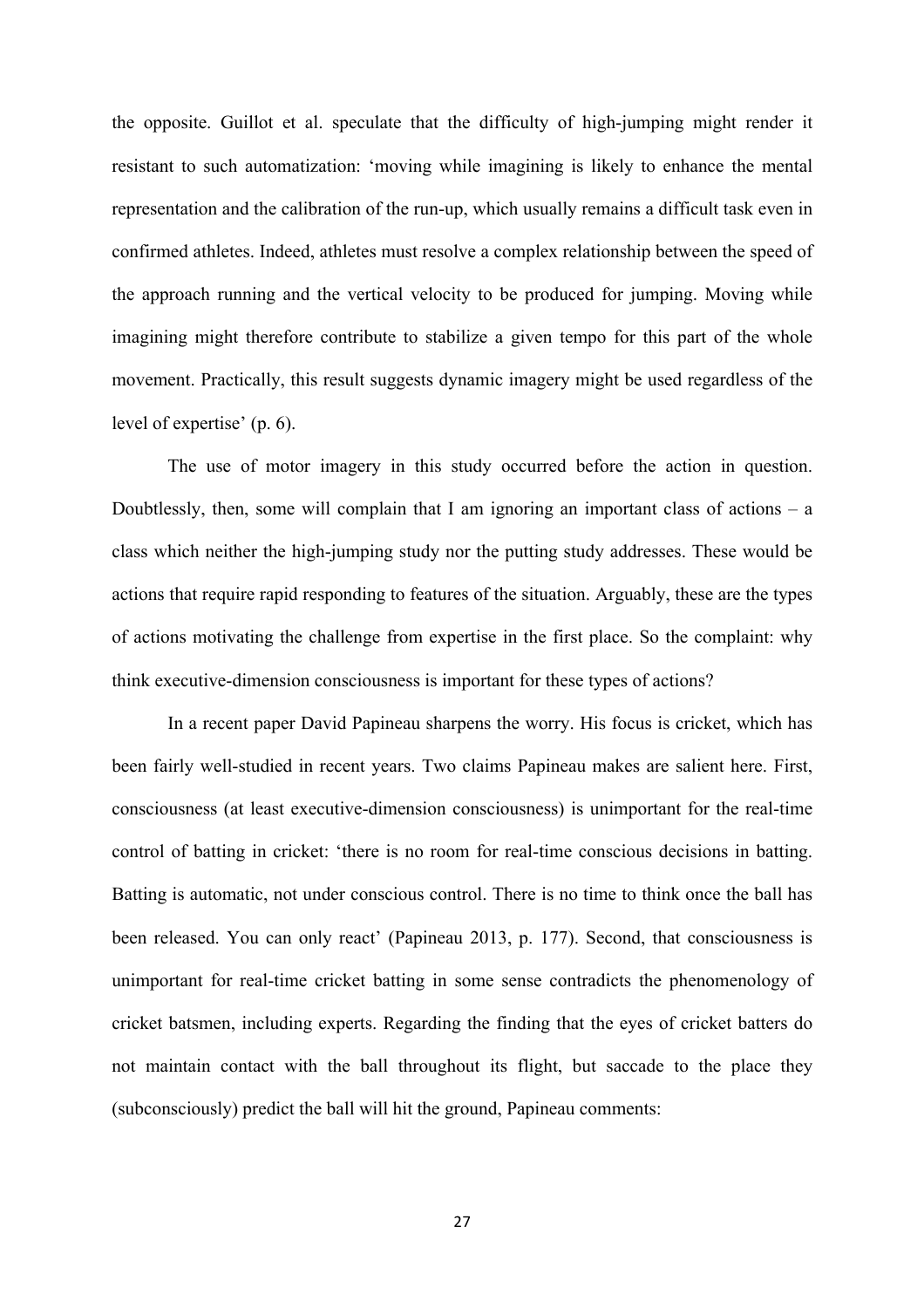To anybody who has played cricket, this will seem surprising, not to say incredible. The first thing that young batsmen are taught is to keep their eye on the ball. And certainly when you are actually batting, your awareness is of the ball moving continuously through the air from the bowler's release until it reaches you. When a distinguished Australian opening batsmen heard about the eye saccades at a conference, he started his contribution to the discussion with – 'I don't believe a word of it'. (2013, pp. 177-178)

It must be stated here that the phenomenological reports of experts are often difficult to interpret. (Often, in my view, they are over-interpreted.<sup>14</sup>) Explicit practical reasoning culminating in a decision is not the only way executive processes might contribute to an exercise of overt action control. With many familiar actions, we come to possess a flexible know-how that permits influence on the action in subtle ways.<sup>15</sup> Even so, the sport psychology of cricket batting must be taken seriously. The real-time control of rapid actions is too quick to leave much room for conscious influence. But then these actions are too quick to leave much room for nonconscious influence as well. Why think nonconscious processes are much more important than conscious processes for the real-time control of rapid actions? One general reason often offered is that the nonconscious processes that support overt action control are in some sense faster than the conscious processes. It takes time for a stimulus to

 $14$  See Montero (2010) for a nice discussion of related issues.

 $15$  A nice example of this comes from Perkell et al.'s discussion of the motor control of speech. They write, 'The speech movement control system must combine the influences of robust segmental mechanisms that do not rely on closed-loop auditory feedback with more labile suprasegmental mechanisms that may use relatively simple auditory information closed-loop. That is, the planed acoustic trajectory is influenced by adjustments in suprasegmental parameters that affect intelligibility, such as average sound level, speaking rate, the degree of prosodically based f0 and SPL inflection and clarity of individual sounds. To guide such adjustments, the speaker uses auditory information to assess factors such as the ambient noise level or quality of a phone line (along with other information such as the listener's view of the speaker's face and the listener's knowledge of the language and subject matter). On the basis of this information, the speaker makes relatively rapid adjustments in the average 'postural' (baseline) settings of the underlying respiratory, laryngeal and supraglottal mechanisms' (2000, p. 239). Not all of these parameter adjustments will be or need be influenced by conscious processes, but it is plausible that some could be.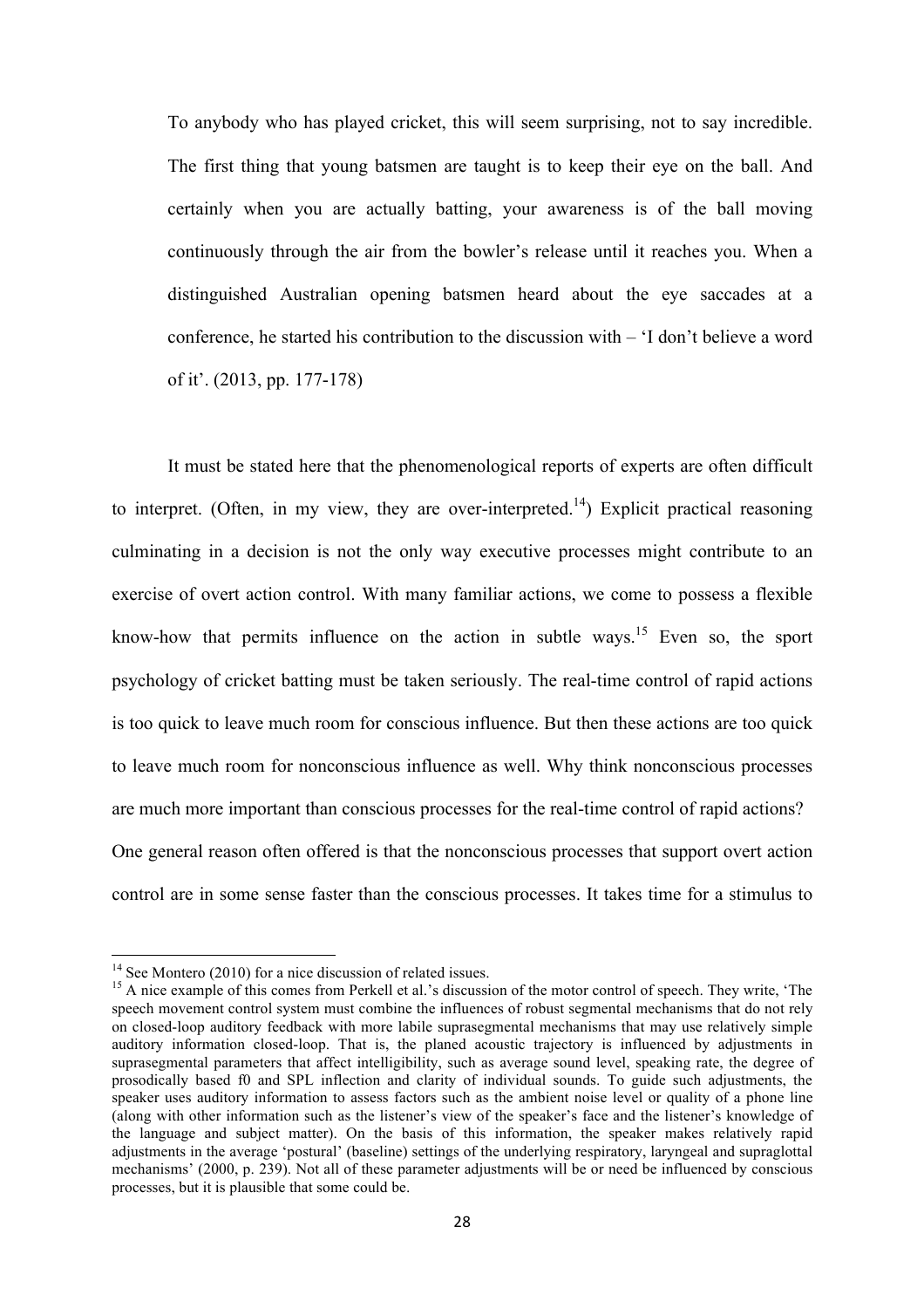'reach consciousness' – too much time in the case of rapid actions. Another reason sometimes given appeals to the dual visual systems hypothesis considered in section 4.1. Rapid actions depend more closely on the kind of fine-grained (and more rapidly responsive) action control supported by the dorsal, rather than the ventral stream.

I do not wish to counter either of these general thoughts. The key question is whether an important class of rapid actions exist which are too rapid for consciousness (at least, executive-dimension consciousness) to make a real-time critical causal contribution. Cricket seems a good test case: at the professional level there is roughly a half-second in between the release of the ball and its arrival at or near the bat. (Expert batters have a little more time than this. It is well-established that expert batters use information from the bowler's wind-up to predict the direction of the bowl (Abernethy and Russell, 1987). So by the release point, the expert batter's attention will already be informed by generally accurate expectations.<sup>16</sup>)

Does the expert control of batting involve any contribution from executive conscious processes? Even if rapid changes are subserved primarily by dorsal stream or otherwise nonconscious processes, it is possible that conscious attentional control is involved. The fact that putting is a relatively slow action does not undermine the finding that attentional control is important for expert action. Batters are clearly – and it seems consciously – paying close attention to the incoming ball. Further, we have seen evidence that in conditions of a changing environment ventral stream processes might become important (Caljouw et al., 2011). There is not enough evidence to conclude anything with high confidence. But this applies to sceptical claims about conscious control in rapid action as well. It has not been shown that conscious executive processes play no significant role for expert rapid overt action control.

<sup>&</sup>lt;sup>16</sup> Interestingly, expert prediction is not simply the result of visual processing. Predictive abilities improve as motor involvement in the generation of the prediction increases (Mann et al., 2010).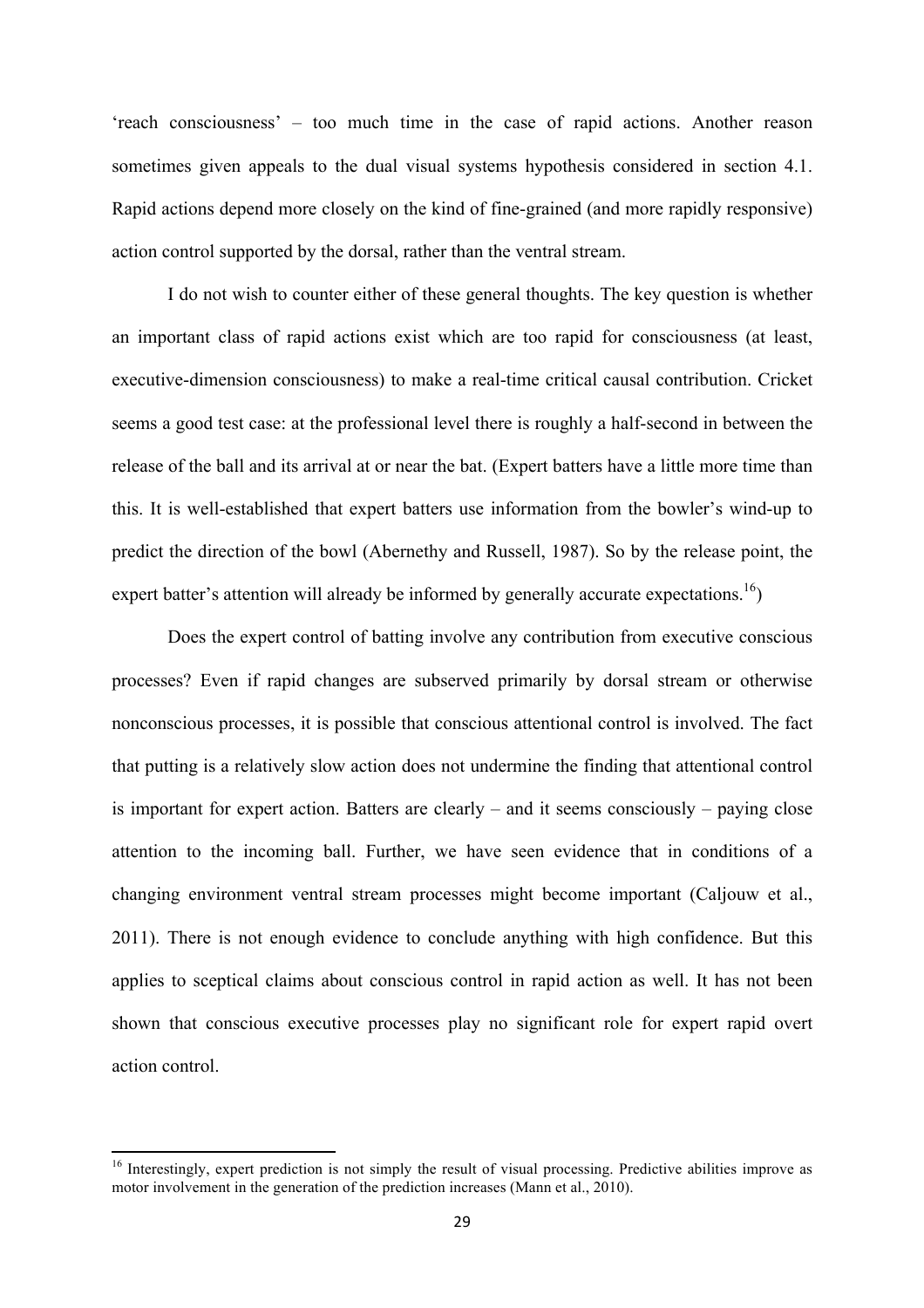There is, however, a lingering worry about phenomenology. Is it true that expert batters have a systematically mistaken phenomenology? If it is, then one might question whether conscious attention could be of any use here. And one might take the evidence seems to indicate that phenomenology is mistaken. As Mann et al. (2013) note, there is something of a consensus in the field that 'the ball moves too quickly for the eyes to be able to track it' (p. 1). This is bad news for batters who assert a phenomenology of seeing the ball. However, Mann et al. (2013) offer some reason to be sceptical of this consensus (in fairness to Papineau, this study is novel and appeared after his accurate summary of the relevant literature).

They explored the ability of novice and high-level expert batters to track incoming balls. After discussing the phenomenology of batting with experts, Mann et al. report the following:

Justin Langer, a recently retired international batter (and more recently, the Australian Batting Coach) found the concept of not watching the ball hit the bat as unbelievable, as he clearly describes seeing markings on the ball as it makes contact with the bat (personal communication, 6/03/11). Further, a current international player, one of the top five international run-scorers of all time, reports that one of his key aims when batting is to watch the ball come out from underneath my bat when he hits it (personal communication, 9/18/11). It is highly unlikely that either of these tasks would be possible unless the ball was fixated using central vision at the moment of bat-ball contact. (p. 2)

Mann et al. thus sought to explore whether this bit of the phenomenology – that of seeing the ball hit the bat – was supported by physiological data drawn from experts. The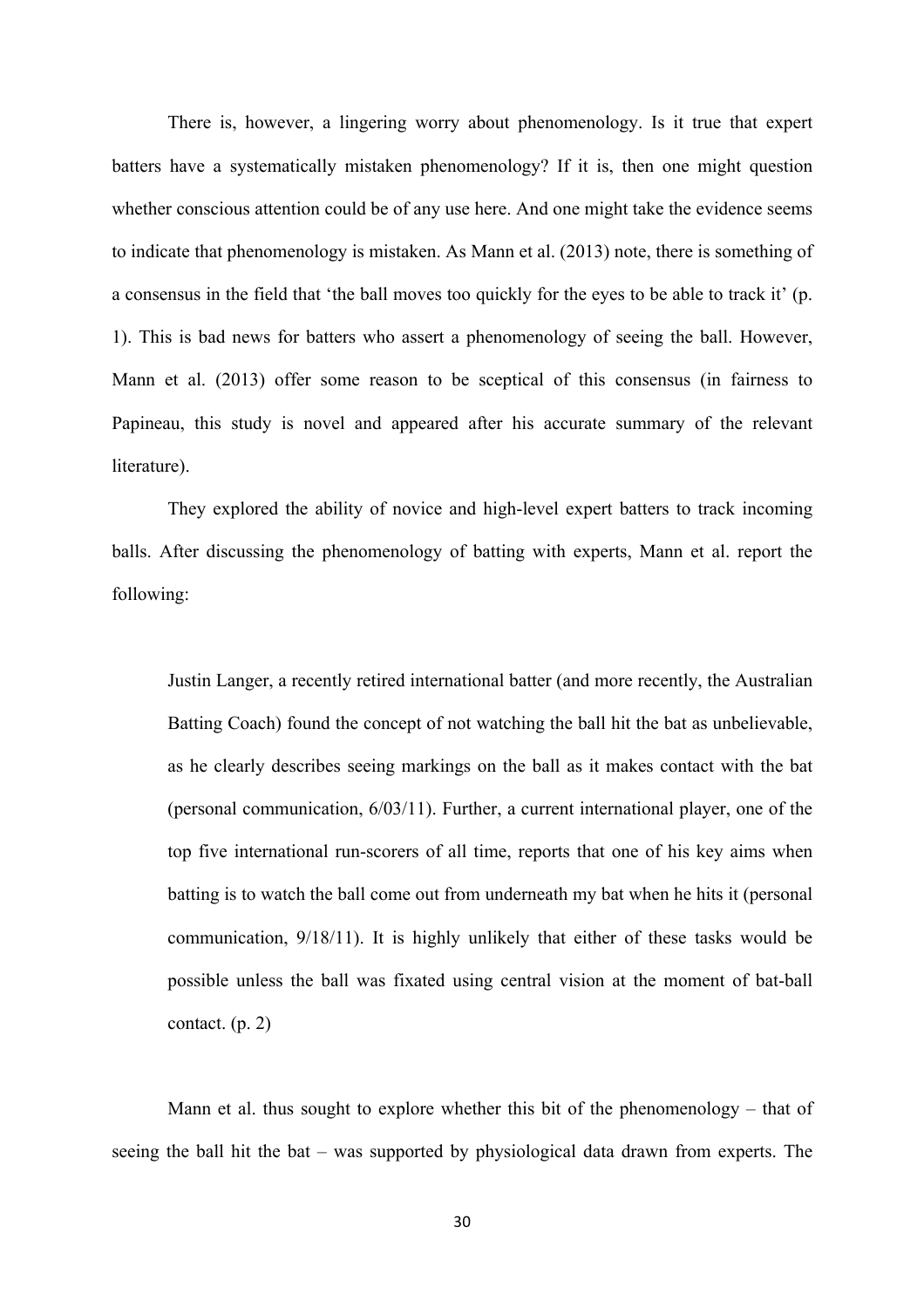experts in their study were two Australian batters, each of whom had played in over 70 test matches for the Australian national team, averaging over 45 runs per inning (these are worldclass cricket batters). And the results are telling. In contrast with novices, the expert batters in fact did keep their gaze aligned with the ball: 'the elite batters directed their gaze ahead of the flightpath of the ball immediately prior to bat-ball contact, whereas the gaze of the club-level batters tended to be behind the ball. The elite batters appeared to use a strategy that ensured they could 'park' their gaze ahead of the ball so that gaze could 'lie-in-wait' for the ball to arrive' (p. 6). The experts did so by, first, exhibiting superior skill at coupling the movement of their head with the motion of the ball, and second, by making more accurate predictive saccades both to the location where the ball would hit the ground, and then to the location of contact with the bat.

Of course, this study does *not* show that conscious processes are important for expert control over batting. But it does show that scepticism about the phenomenology of experts is unwarranted<sup>17</sup>, and it uncovers some tantalizing prospects for future research. Here is how Mann et al. conclude.

Cricket batters anecdotally report that they make fine adjustments to their wrist orientation in an effort to ensure the ball is directed away from opposition fielders when they hit it. Future studies may be able to uncover whether the ability to 'park' gaze at the anticipated location of bat-ball contact provides some form of functional advantage that may result in more efficacious hitting and/or a decreased likelihood that the batter misjudges the precision and accuracy of the interceptive action. (p. 10)

 $17$  An anonymous referee makes the (to my mind, good) point that even if evidence indicates that the phenomenology of batting depends in part on reconstructive processes, the inference that such phenomenology is systematically mistaken is problematic. For since much visual phenomenology looks to result from the interaction of predictive and reconstructive processes with bottom-up sensory processes, such an inference creates pressure to accept that most visual phenomenology is systematically mistaken. Quoting the referee: 'I am not sure this bullet is worth biting.'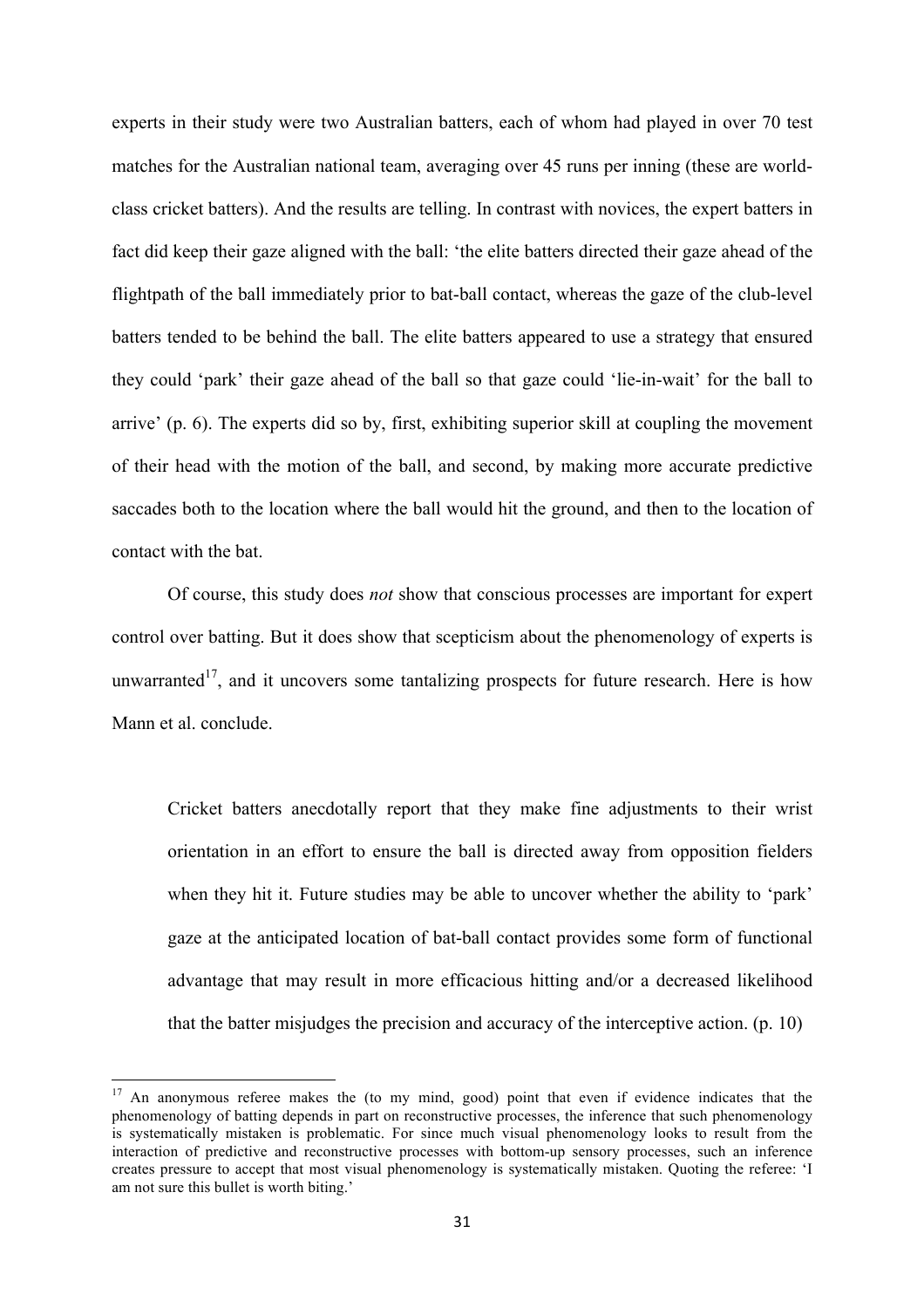I conclude that the challenge from expertise is not, at present, successful. This is true even when we restrict the challenge drastically, to real-time expert control of rapid actions.

#### **5. Conclusion**

I began this paper by noting a truism of folk psychology: human agents routinely exercise conscious control over action. Is the truism true? If the above discussion is on track, we have reason to believe it is. I have elucidated a general model of overt action control that gives a place not only to the broadly implementational aspects of overt action control, but also to executive aspects. Importantly, these extend past the formation of plans and intentions. I have argued that executive processes, including the direction of attention and the filling in and online revision of intentions, are important for the on-line control of overt action as well. Further, I have argued that the best way to conceive of conscious control is as a subset of overt action control. In my view, an agent exercises conscious control along one of two dimensions. An agent exercises conscious control along either the executive or implementational dimension if conscious executive or conscious implementational processes make a critical causal contribution to that agent's exercise of overt action control.

This account need not and does not deny the importance of nonconscious processes to overt action control, and indeed, to conscious control. Even so, I have offered evidence favouring scepticism about the import of recent zombie challenges – arguments that purport to show that though it seems (either phenomenally or epistemically) to us that overt action is controlled by conscious states and processes, in fact overt action is controlled by nonconscious (zombie) states and processes. I have argued that the scope of these challenges is more restricted than we might initially think, and that even more restricted zombie

32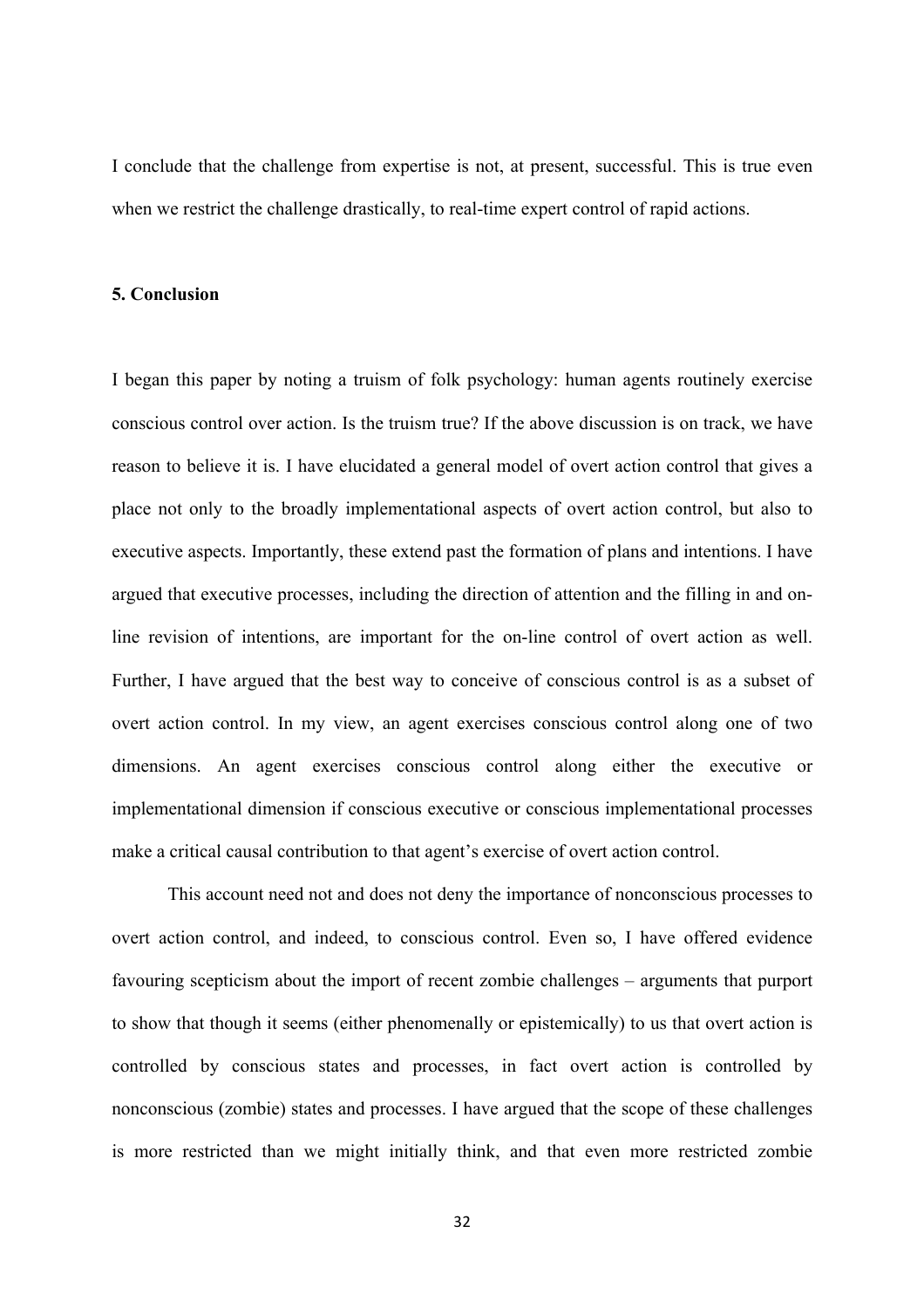challenges are, at present, unsuccessful. Although many details remain unknown, conscious states and processes of various types appear to make critical causal contributions to the control human agents routinely exercise over action.

*Faculty of Philosophy, Oxford Centre for Neuroethics*

*University of Oxford*

# **References**

- Abernethy B., and Russell, D. G. 1987: Expert-novice differences in an applied selective attention task. *Journal of Sport Psychology,* 9, 326–345.
- Akins, K. 1996: Of sensory systems and the "aboutness" of mental states. *Journal of Philosophy*, 93(7), 337-372.
- Agliotti, S., Goodale, M.A. and DeSouza, J.F.X. 1995: Size-contrast illusions deceive the eye but not the hand. *Current Biology*, 5, 679-685.
- Beilock, S., and Gray, R. 2012: From attentional control to attentional spillover: A skill-level investigation of attention, kinematic, and performance outcomes. *Human movement*  Science, 31, 1473-1499.
- Brogaard, B. 2011: Conscious vision for action versus unconscious vision for action? *Cognitive Science*, 35(6), 1076-1104.
- Brownstein, M. 2013: Rationalizing flow: Agency in skilled unreflective action. *Philosophical Studies* DOI: 10.1007/s11098-013-0143-5.
- Caljouw, S. R., van der Kamp, J., Lijster, M., and Savelsbergh, G. J. 2011: Differential effects of a visual illusion on online visual guidance in a stable environment and online adjustments to perturbations. *Consciousness and Cognition*, 20(4), 1135-1143.
- Clark, A. 2007: What reaching teaches: Consciousness, control and the inner zombie. *British Journal for the Philosophy of Science*, 58, 563-594.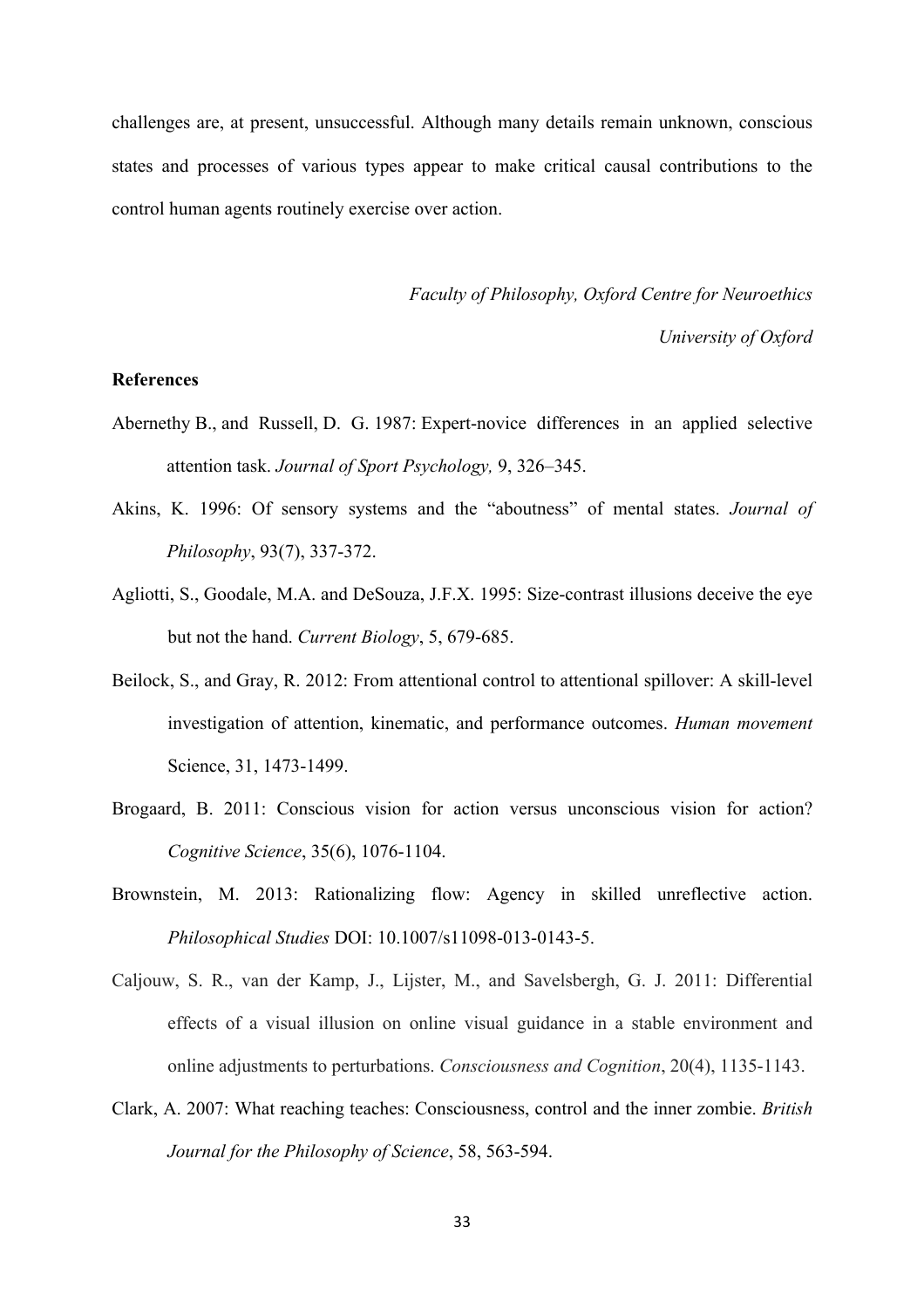- Clark, A. 2009: Perception, action and experience: Unraveling the golden braid. *Neuropsychologia*, 47, 1460-1468.
- Clark, A. 2013: Whatever next? Predictive brains, situated agents, and the future of cognitive science. *Behavioral and Brain Sciences*, 36, 181-204.
- Danckert, J., Rossetti, Y., D'Amato, T., Dalery, J., and Saoud, M. 2002: Exploring imagined movements in patients with schizophrenia. *Neuroreport*, 13, 605-609.
- Desantis, A., Weiss, C., Schütz-Bosbach, S., and Waszak, F. 2012: Believing and perceiving: Authorship belief modulates sensory attenuation. *PloS One*, 7(5), e37959.
- Dreyfus, H. 2005: Overcoming the myth of the mental: How philosophers can profit from the phenomenology of everyday experience. *Proceedings and Addresses of the American Philosophical Association*, 79(2), 47-65.
- Fourneret, P., Franck, N., Slachevsky, A., and Jeannerod, M. 2001: Self-monitoring in schizophrenia revisited. *Neuroreport*, 12, 1203-1208.
- Fridland, E.F. 2014: They've lost control: Reflections on skill. *Synthese*, DOI: 10.1007/s11229-014-0411-8.
- Gentsch, A., and Schütz-Bosbach, S. 2011: I did it: unconscious expectation of sensory consequences modulates the experience of self-agency and its functional signature. *Journal of Cognitive Neuroscience*, 23(12), 3817-3828.
- Gonzalez, C.L.R., Ganel, T., Whitwell, R.L., Morissey, B. and Goodale, M.A. 2008: Practice makes perfect, but only with the right hand: Sensitivity to perceptual illusions with awkward grasps decreases with practice in the right but not in the left hand. *Neuropsychologia*, 46(2), 624-631.
- Grafton, S.T., and Hamilton, A.F.-de.-C. 2007: Evidence for a distributed hierarchy of action representation in the brain. *Human Movement Science*, 26, 590-616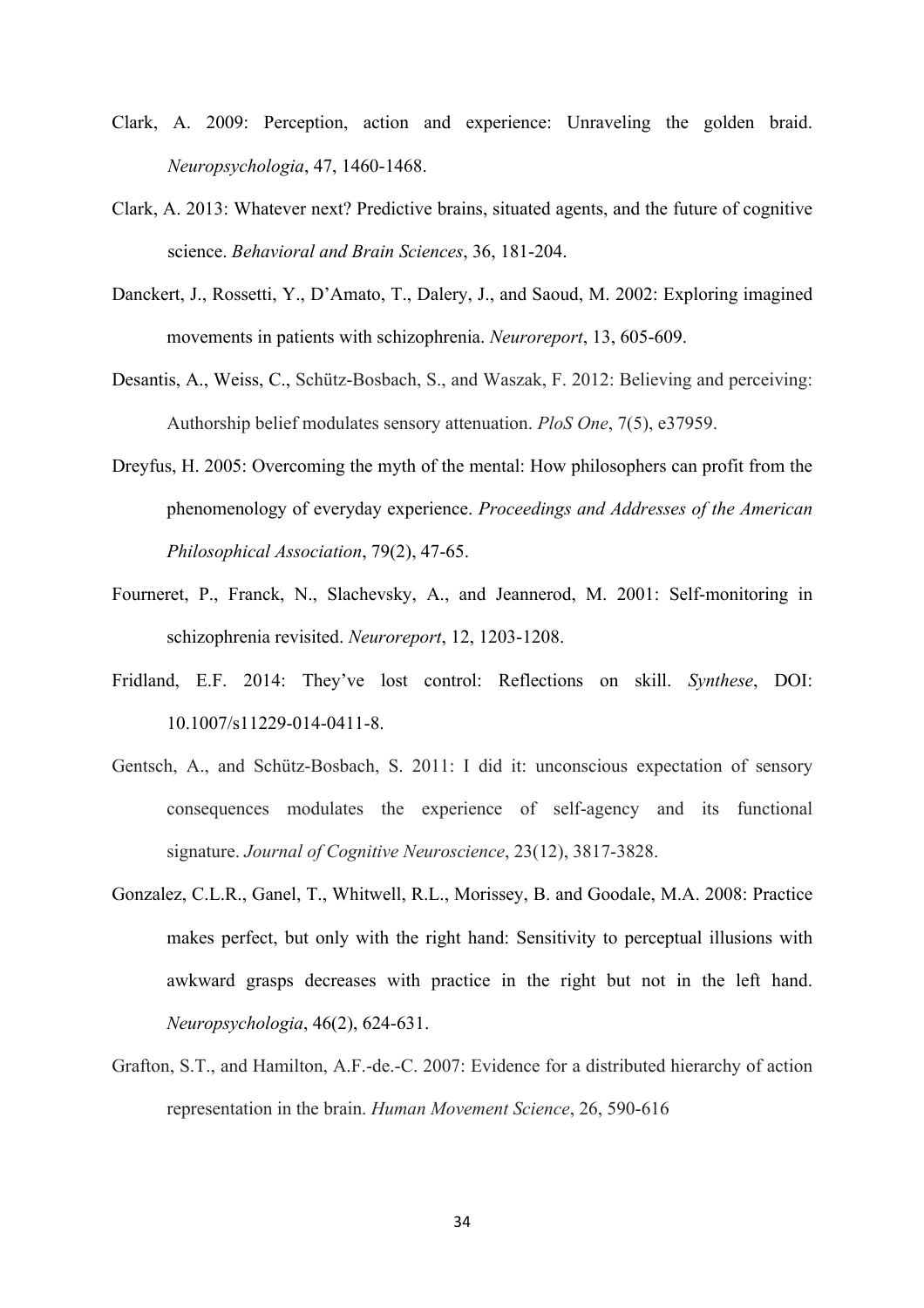- Guillot, A., Moschberger, K., and Collet, C. 2013: Coupling movement with imagery as a new perspective for motor imagery practice. *Behavioral and Brain Functions*, 9, 1-17.
- Helmchen, C., Mohr, C., Erdmann, C., Binkofski, F., and Büchel, C. 2006: Neural activity related to self-versus externally generated painful stimuli reveals distinct differences in the lateral pain system in a parametric fMRI study. *Human Brain Mapping*, 27(9), 755-765.
- Hopfinger, J.B., Buonocore, M.H., and Mangun, G.R. 2000: The neural mechanisms of topdown attentional control. *Nature Neuroscience*, 3(3), 284-291.

Jeannerod, M. 1997: *The Cognitive Neuroscience of Action*. Oxford: Wiley-Blackwell.

- Kock, C. and Crick, F. 2001: On the zombie within. *Nature*, 411, 893.
- Lafargue, G., Franck, N., and Sirigu, A. 2006: Sense of motor effort in patients with schizophrenia. *Cortex*, 42, 711-719.
- McIntosh, R.D. and Lashley, G. 2008: Matching boxes: Familiar size influences action programming. *Neuropsychologia*, 46(9), 2441-2444.
- Mann, D. T., Williams, A. M., Ward, P., and Janelle, C. M. 2007: Perceptual-cognitive expertise in sport: A meta-analysis. *Journal of Sport and Exercise Psychology*, 29(4), 457-478.
- Mann, D. L., Abernethy, B., and Farrow, D. 2010: Action specificity increases anticipatory performance and the expert advantage in natural interceptive tasks. *Acta Psychologica*, 135(1), 17-23.
- Mann, D. L., Spratford, W., and Abernethy, B. 2013 The head tracks and gaze predicts: How the world's best batters hit a ball. *PloS One*, 8(3), 1-11.
- Martikainen, M. H., Kaneko, K., and Hari, R. 2005: Suppressed responses to self-triggered sounds in the human auditory cortex. *Cerebral Cortex*, 15, 299–302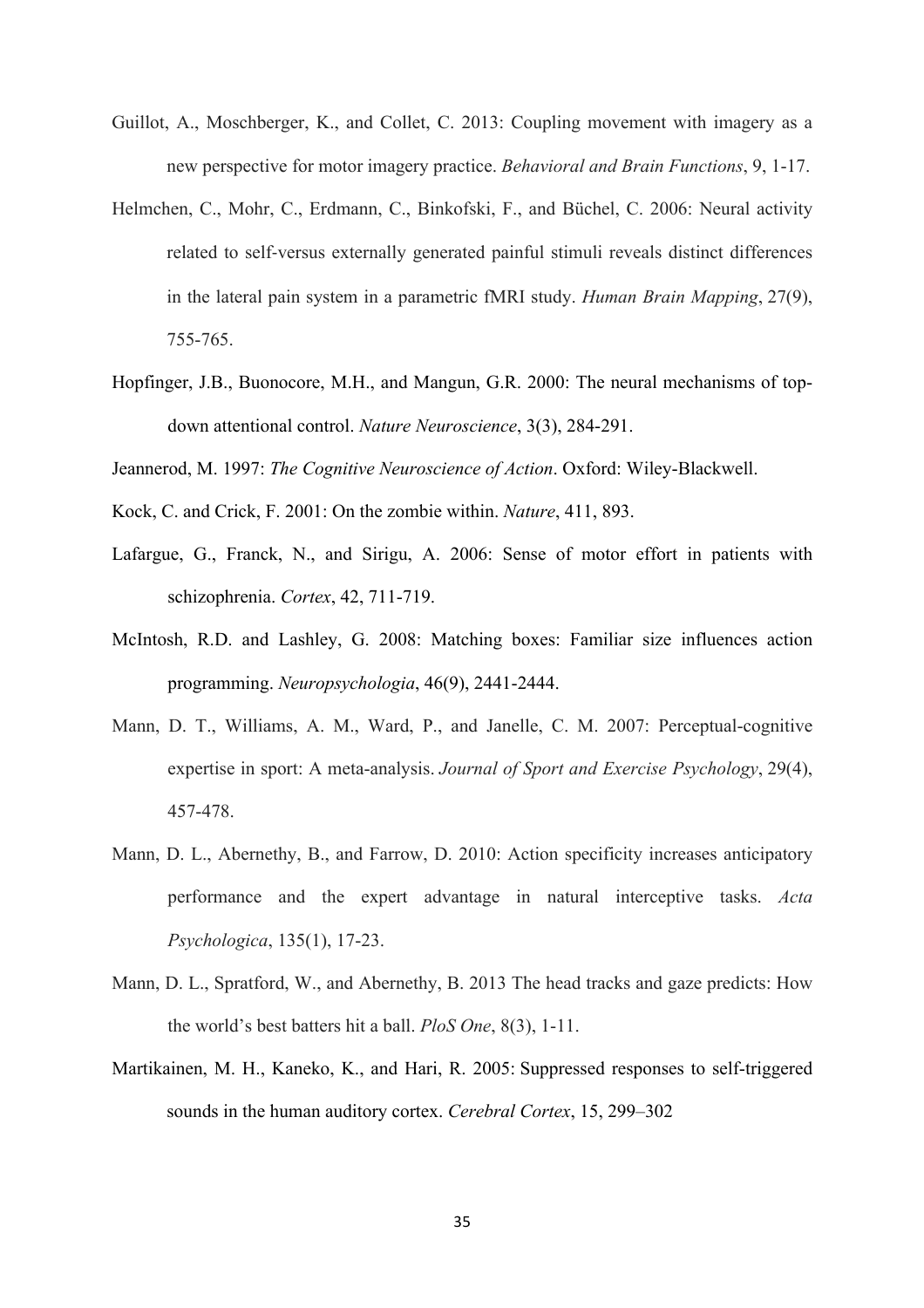- Maruya, K., Yang, E., and Blake, R. 2007: Voluntary action influences visual competition. *Psychological Science*, 18(12), 1090-1098.
- Milner, R.D. and Goodale, M.A. 1995: *The Visual Brain in Action*. Oxford University Press.

Milner, R.D. and Goodale, M.A. 2004: *Sight Unseen*. Oxford University Press.

- Milner, R.D. and Goodale, M.A. 2008: Two visual systems reviewed. *Neuropsychologia*, 46(3), 774-785.
- Montero, B. 2010: Does bodily awareness interfere with highly skilled movement? *Inquiry*, 53(2), 105-122.
- Morsella, E. 2005: The function of phenomenal states: Supramodular interaction theory. *Psychological Review*, 112, 1000-1021.
- Ochipa, C., Rothi, L.J.G., and Heilman, K.M. 1992: Conceptual apraxia in Alzheimer's disease. *Brain*, 115(4), 1061-1071.
- Ondobaka, S., and Bekkering, H. 2012: Hierarchy of idea-guided action and perceptionguided movement. *Frontiers in Psychology* DOI: 10.3389/fpsyg.2012.00679
- Pacherie, E. 2008: The phenomenology of action: A conceptual framework. *Cognition*, 107(1), 179-217.
- Papineau, D. 2013: In the zone. *Royal Institute of Philosophy Supplement*, 73, 175-196.
- Pennington, B.F., and Ozonoff, S. 1996: Executive functions and developmental psychopathology. *Journal of Child Psychology and Psychiatry*, 37(1), 51-87.
- Perkell, J., Matthies, M., Lane, H., Guenther, F., Wilhelms-Tricarico, R., Wozniak, J., and Guiod, P. 1997: Speech motor control: Acoustic goals, saturation effects, auditory feedback and internal models. *Speech communication*, 22(2), 227-250.
- Perkell, J. S., Guenther, F. H., Lane, H., Matthies, M. L., Perrier, P., Vick, J., Wilhelms-Tricarico, R. and Zandipour, M. 2000: A theory of speech motor control and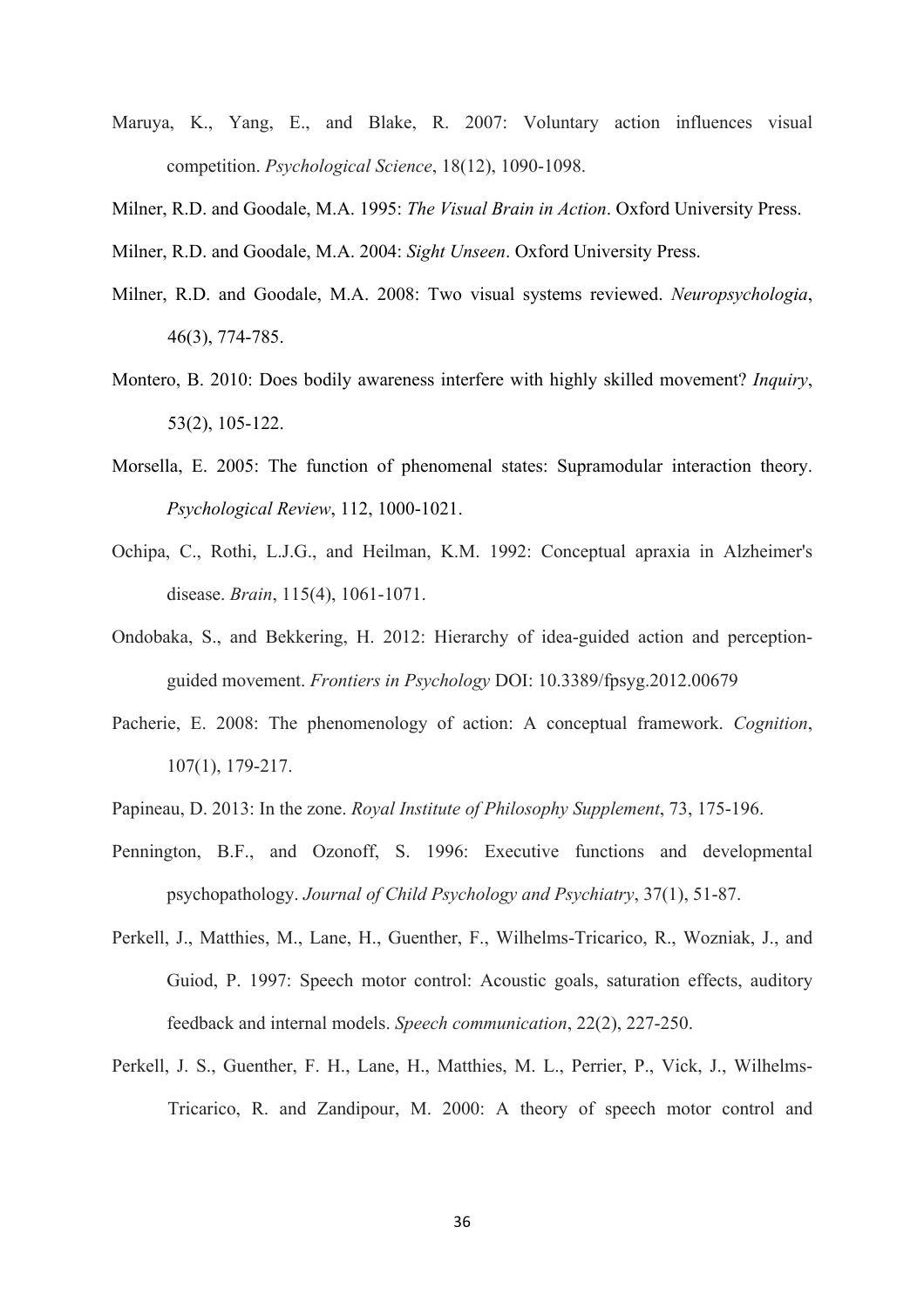supporting data from speakers with normal hearing and with profound hearing loss. *Journal of Phonetics*, 28(3), 233-272.

Railton, P. 2009: Practical competence and fluent agency. In D. Sobel and S. Wall (eds.), *Reasons for* Action. Oxford University Press: 81-115.

Rosenthal, D.M. 2008: Consciousness and its function. *Neuropsychologia*, 46, 829-840.

- Roy, E.A., and Square, P.A. 1985: Common considerations in the study of limb, verbal and oral apraxia. *Advances in Psychology*, 23, 111-161.
- Schenk, T. and McIntosh, R.D. 2010: Do we have independent visual streams for perception and action? *Cognitive Neuroscience*, 1, 51-61.
- Shepherd, J. 2013: The contours of control. *Philosophical Studies*, DOI: 10.1007/s11098- 013-0236-1.
- Shepherd, J. n.d.: Zombie action.
- Stoit, A. M., van Schie, H. T., Slaats-Willemse, D. I., and Buitelaar, J. K. 2013: Grasping Motor Impairments in Autism: Not Action Planning but Movement Execution is Deficient. *Journal of Autism and Developmental Disorders*, 1-14.
- Suhler, C. and Churchland, P. 2009: Control: Conscious and otherwise. *Trends in Cognitive Sciences*, 13(8), 341-347.
- Timm, J., SanMiguel, I., Keil, J., Schröger, E., and Schönwiesner, M. 2013: P 144. Activity prior to motor cortex and the sensation of agency modulate brain responses to selfinitiated sounds. *Clinical Neurophysiology*, 124(10), e132.
- van Beers, R.J., Sittig, A.C. and Denier van der Gon, J.J. 1999: Integration of proprioceptive and visual position information: An experimentally supported model. *Journal of Neurophysiology*, 81(3), 1355-1364.
- van Beers, R.J., Wolpert, D.M. and Haggard, P. 2002: When feeling is more important than seeing in sensorimotor adaptation. *Current Biology*, 12(10), 834-837.